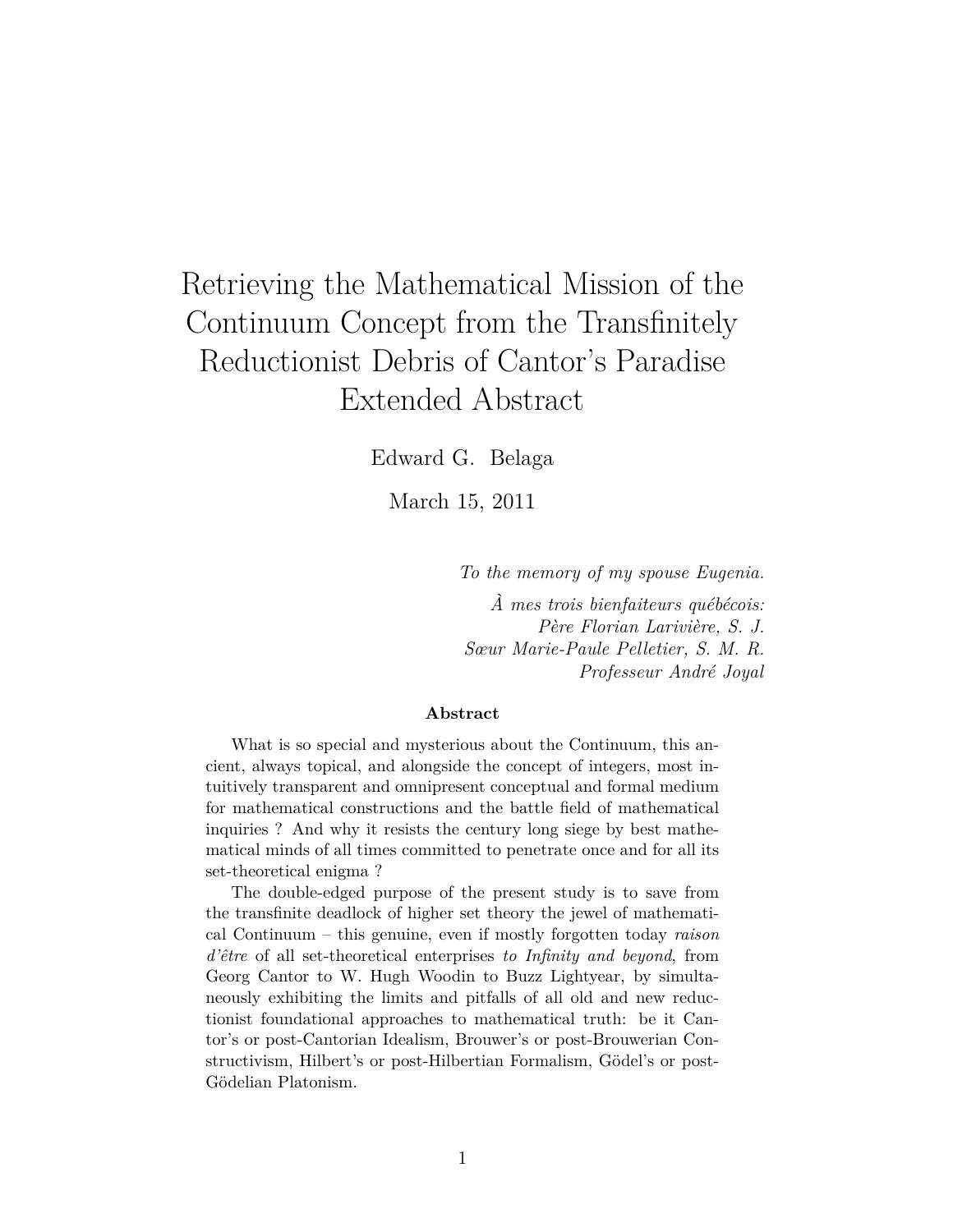In the spirit of Zeno's paradoxes, but with the enormous historical advantage of hindsight, we claim that *Cantor's set-theoretical methodology*, powerful and reach in proof-theoretic and similar applications as it might be, is inherently limited by its *epistemological framework of transfinite local causality*, and neither can be held accountable for the properties of the Continuum already acquired through geometrical, analytical, and arithmetical studies, nor can it be used for an adequate, conceptually sensible, operationally workable, and axiomatically sustainable re-creation of the Continuum.

From a strictly mathematical point of view, this *intrinsic limitation of the constative and explicative power of higher set theory* finds its explanation in the identified in this study *ultimate phenomenological obstacle to Cantor's transfinite construction*, similar to *topological obstacles* in homotopy theory and theoretical physics: *the entanglement capacity of the mathematical Continuum*.

### **Contents**

| $\mathbf{1}$ | Introduction: overview of the challenges, objectives, findings                                                                                                                                                                                                                                                                                                                                                                                                                                         | 3                                        |
|--------------|--------------------------------------------------------------------------------------------------------------------------------------------------------------------------------------------------------------------------------------------------------------------------------------------------------------------------------------------------------------------------------------------------------------------------------------------------------------------------------------------------------|------------------------------------------|
| $\mathbf 2$  | <b>Foundational discernment</b>                                                                                                                                                                                                                                                                                                                                                                                                                                                                        | 3                                        |
| $\bf{3}$     | The Continuum in the light of Platonist and formalist delu-<br>sions                                                                                                                                                                                                                                                                                                                                                                                                                                   | $\boldsymbol{4}$                         |
| 4            | Whither the transfinite Continuum?                                                                                                                                                                                                                                                                                                                                                                                                                                                                     | $\overline{5}$                           |
| $5^{\circ}$  | Axiomatic challenge<br>Kurt Gödel's profound onto-epistemic insights<br>5.1<br>Post-Gödlian incompleteness principle<br>5.2<br>Transfinite axiomatic deadlock and its anticipated Euclidean<br>5.3<br>redemption $\ldots \ldots \ldots \ldots \ldots \ldots \ldots \ldots \ldots \ldots$<br>$5.4^{\circ}$<br>Euclidean constative axiomatics <b>versus</b> set-theoretical gen-<br>erative and performative axiomatics<br>Post-Turingean halting principle $\ldots \ldots \ldots \ldots \ldots$<br>5.5 | 6<br>6<br>$\overline{7}$<br>8<br>9<br>10 |
| 6            | New phenomenology bearing on the evolving Continuum no-<br>tion                                                                                                                                                                                                                                                                                                                                                                                                                                        | 11                                       |
|              | Higher set theory Continuum brainteaser                                                                                                                                                                                                                                                                                                                                                                                                                                                                | 11                                       |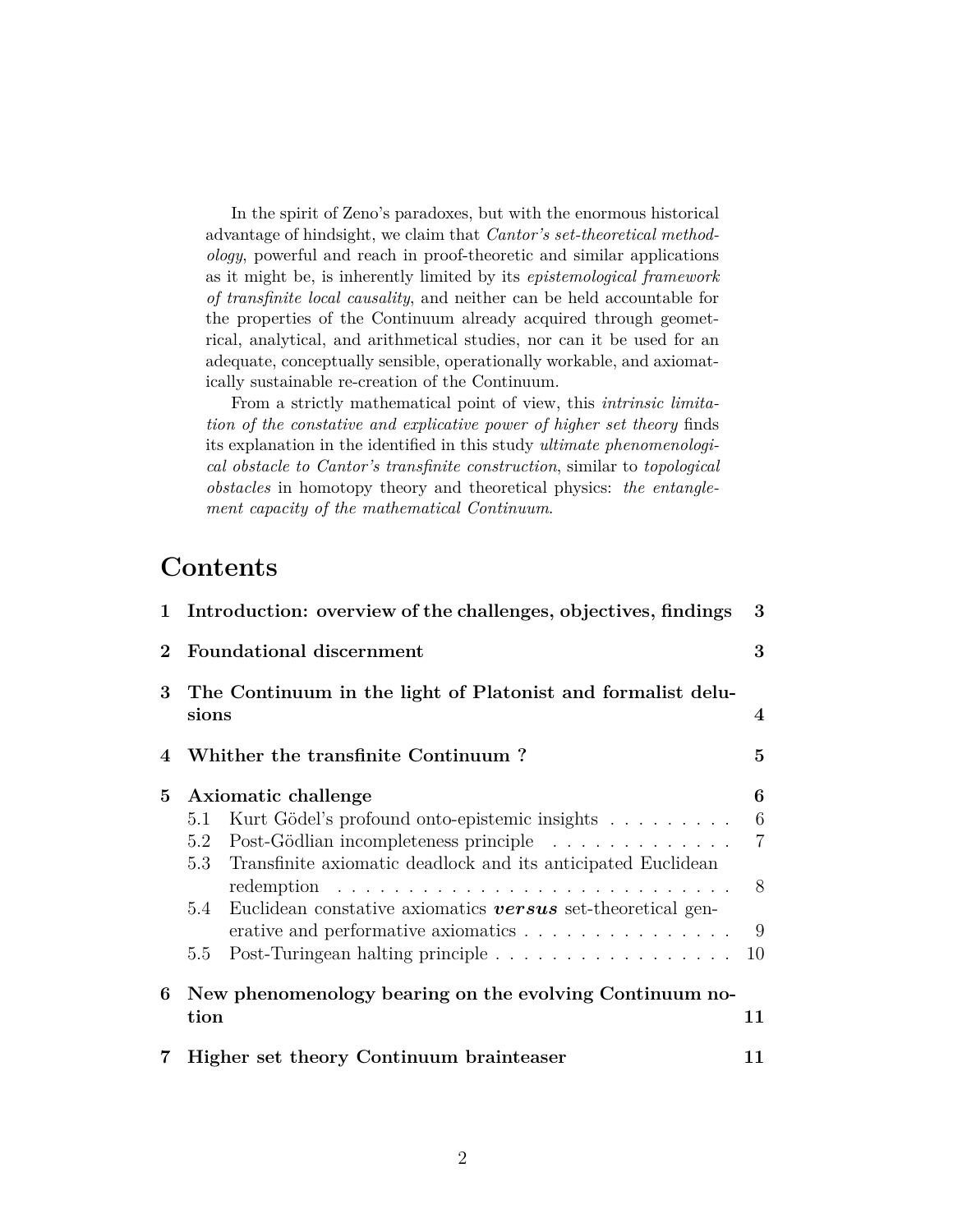I was beside the Master craftsman, delighting him day after day, ever at play in his presence, at play everywhere on his earth, delighted to be with the children of men.

Proverbs 8:30-31

## **1 Introduction: overview of the challenges, objectives, findings**

The present study is carried out with a rather ambitious, if not unrealistic forethought to eventually meet all major challenges of the controversial, century long inquiry into the mathematical meaning of the Continuum. We leave to the reader the final judgement to what extent, if at all, did we succeed.

The below order of listing of the specific challenges and the corresponding objectives and findings of this study follows the common, mostly *top-down* logic of expository presentations, from most general and abstract considerations to more specific and technical problems.

### **2 Foundational discernment**

We are finalizing here our elaborate and long on preparation discernment process [6]-[12], on the one hand, of the *ontological and intuitive* character and particular *epistemic and technical* implementations of the Continuum notion in modern «mainstream» mathematics. Here are some conclusions of this meticulous *winnowing of the mathematical grain from some transfinite set-theoretical chaff* :

**Challenge 1 . Foundational deadlock.** *What is the meaning of, and what might be the lessons to learn from, the unsuccessful and yet systematic and, in the case of higher set theory, both grandiose and intricate, century long foundational efforts to either explain the Continuum away by adopting one or another philosophy of the Infinite, or to reclaim the Continuum from naught by applying one or another mutually incompatible and manifestly ad hoc accretion procedures: finitist, constructivist, transfinite ?*

**Objective 1 . What is Mathematical Truth ?** *We feel the need to confront here the fact that all Cantorian and post-Cantorian programs of the transfinite interpretation of the Continuum, as well as their violent rejections by constructivist philosophies of mathematics are sharing paradoxically*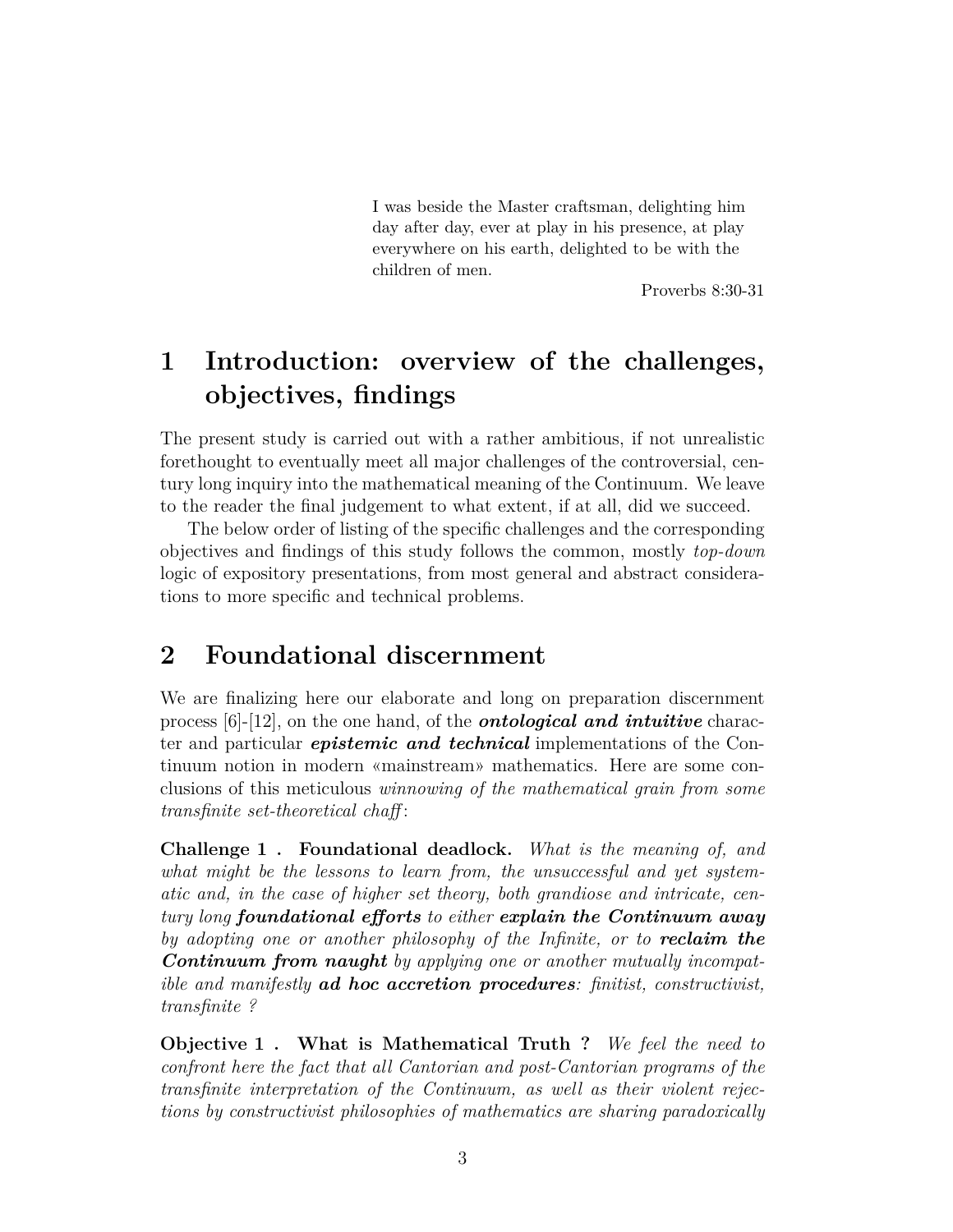*the same, central to every one of these systems article of faith, namely,one or another, mutually incompatible forms of the absolutization of the existence of a specific, independent, and sovereign Mathematical Truth, as in the following laconic, transparent, and conflicting affirmations by Erret Bishop and Kurt Gödel:*

«*Our point of view is to describe the mathematical operations that can be carried out by finite beings, man's mathematics for short. In contrast, classical mathematics concerns itself with operations that can be carried out by God.*» [20] (p. 9).

«*Only someone who (like the intuitionist) denies that the concepts and axioms of classical set theory have any meaning (or any well-defined meaning) could be satisfied with such a solution, not someone who believes them to describe some well-determined reality.*» [43] (p. 520)

**Finding 1 . Separate set-theoretical controversies from the question of soundness of Classical Mathematics.** *As the above* dialogue of the deaf *demonstrates, in their staunch defense of Georg Cantor's set theory, David Hilbert and Kurt Gödel have unfortunately and, as we intend to show in this study, mistakenly identified the problem of epistemic mathematical sustainability of Classical Mathematics with that of Cantorian set theory, and they did it by definitively deracinating the former from its rich ontological background.*

### **3 The Continuum in the light of Platonist and formalist delusions**

The famous Platonist thesis from Gödel's philosophical testament of 1964 [44], quoted and contested below, will be followed (Section 5.1) by his two related and very profound arguments, which maintain even today all their visionary importance.

**Challenge 2 . Platonist and formalist rupture.** *The following statement of Kurt Gödel represents a quintessential Platonist rupture with the mathematical ontological practice: «In geometry, the question as to whether Euclid's fifth postulate is true retains its meaning if the primitive terms are taken . . . as referring to the behavior of rigid bodies, rays of light, etc. . . . On the other hand, the objects of transfinite set theory . . . clearly do not belong to the physical world, and even their indirect connection with physical experience is very loose. But, despite their remoteness from sense experience, we*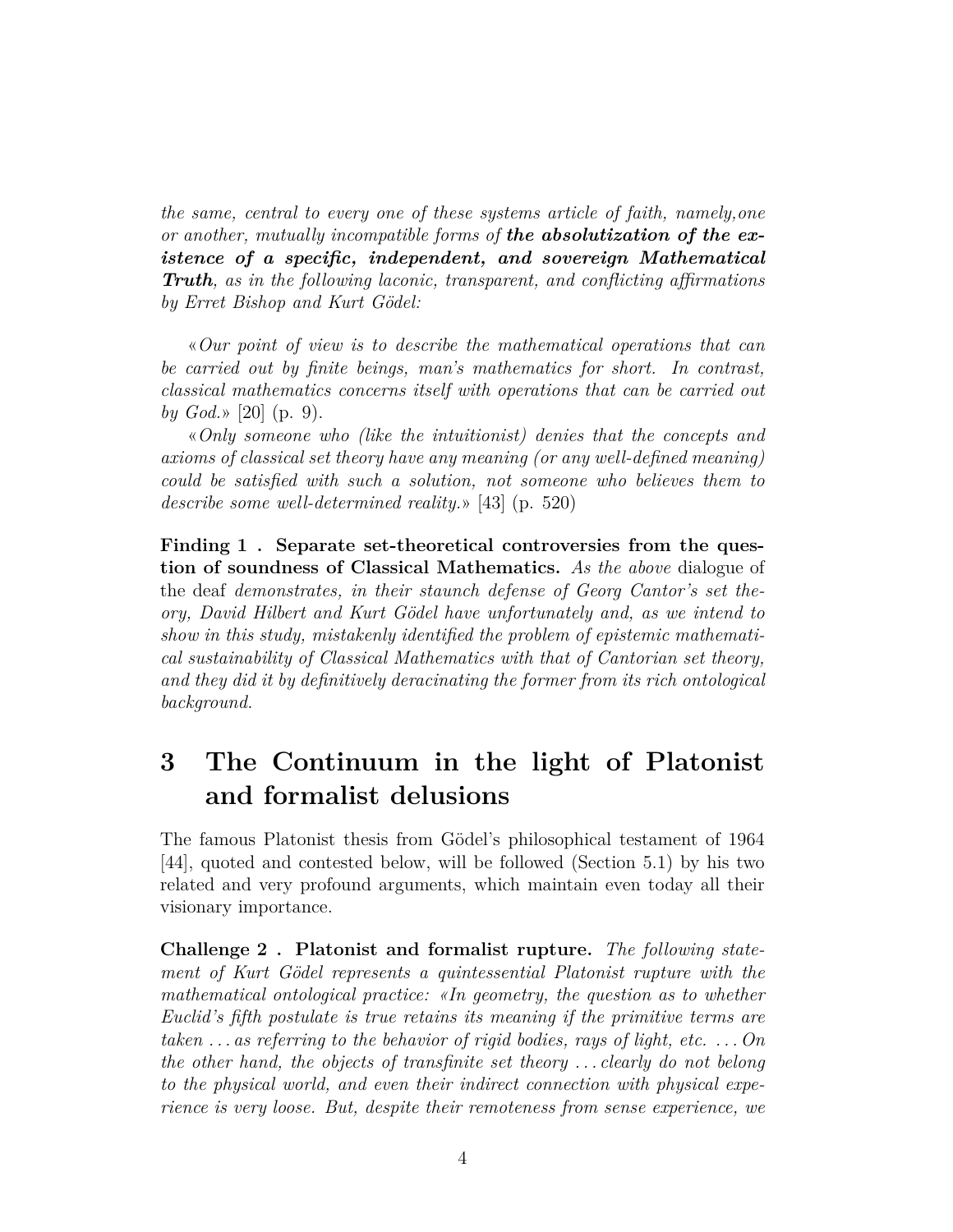*do have something like a perception also of the objects of set theory, as is seen from the fact that the axioms force themselves upon us as being true.»* [44] (pp. 267-268)

**Objective 2 . Inquiring into Gödel's juxtaposition.** *We will show that by taking the initiative to clarify his characteristically Platonist point, by his questioning the difference between physical and intuitive mathematical perceptions, Kurt Gödel has opened the door for eventual refinements of this difference which definitely undermine Gödel's Platonist argument.*

As all founders of science in Antiquity and modern times, from Pythagorus to Francis Bacon to Johannes Kepler to Albert Einstein, we assume that the visible world is sustained by its intrinsic intelligence, with mathematical and natural sciences acquiring codified formal knowledge carefully distilled from our mental and material, contemplative, descriptive, and performative experiences. In particular:

**Finding 2 . Intrinsic intelligence and extrinsic intelligibility of observable reality reflected in the Continuum notion.** *The mathematical Continuum of modern times represents a rich conceptual distillation of centuries long contemplation and practical observations of the propagation of light, as well as the practice and theory of measurements and construction. We will defend in this study the core ontological basis of the Continuum as a phenomenologically elemental, axiomatically inscrutable insight into, or model of, what is palpably perceived as spacial flow, or spacial unfolding.*

### **4 Whither the transfinite Continuum ?**

During the first half of the XXth century, Georg Cantor, David Hilbert, and later Kurt Gödel, to name just these three key figures of the transfinite revolution, have invested extraordinary intellectual and technical efforts, as well as their monumental personal moral and scientific reputations – and, at least in the case of Cantor and Gödel, their tragic destinies, – to impose on the mathematical community a novel, purely transfinite interpretation of the Continuum, reducing this richest and well-known since the time immorial mathematical habitat to a stair on the grandiose transfinite ladder *Ord,* «*set on the earth with its top reaching to heaven*», as in the biblical Jacob's dream.

**Challenge 3 . And behold:** *With all these high set theory specialists incessantly ascending and descending on this ladder during the last century, there is still no consensus, to put it mildly, as to the nature and viability*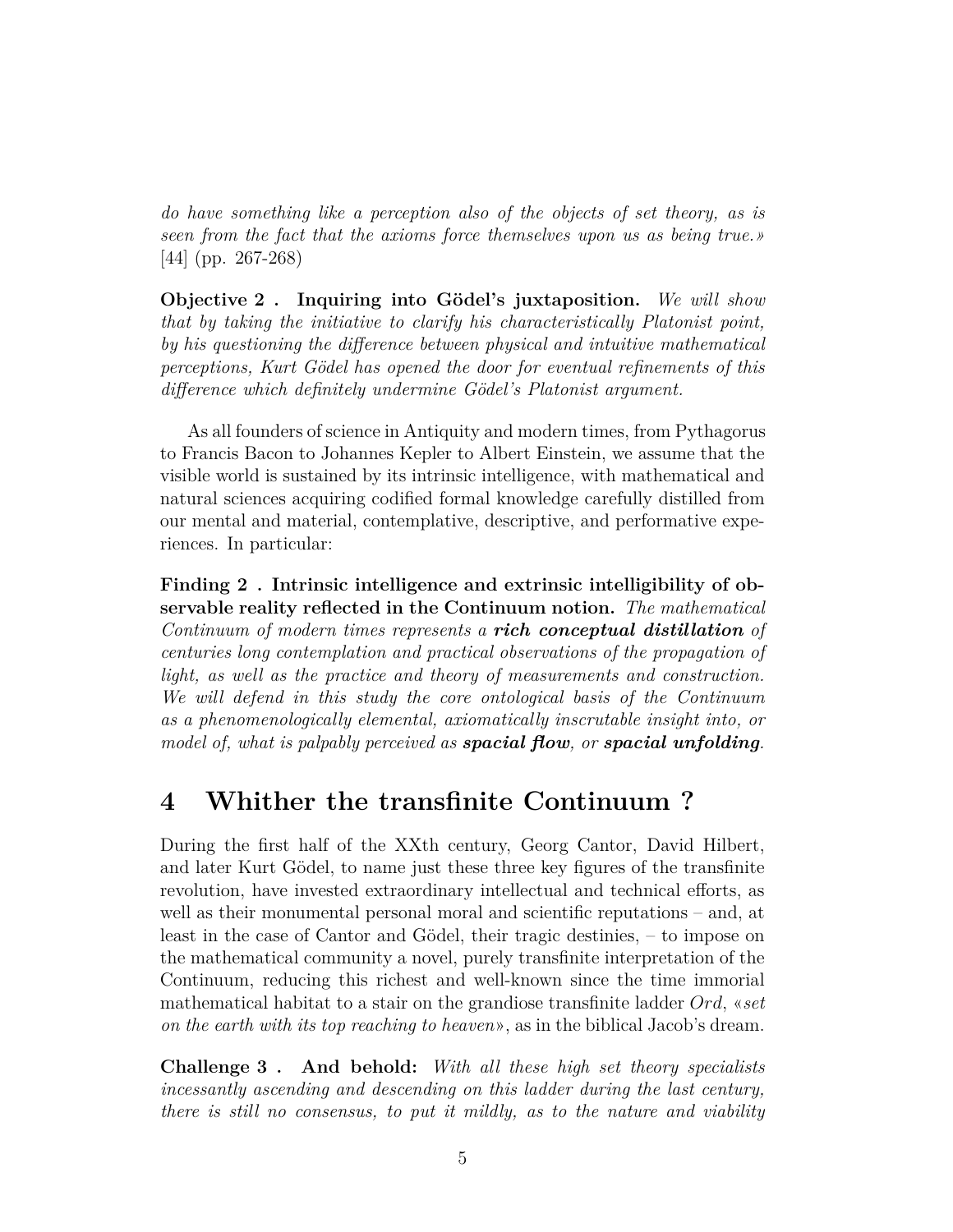*of the transfinite interpretation of the Continuum. Besides, we still do not know, and probably will never know, to what exactly transfinite staircase step should we assign the Continuum: it is just another way to say that the famous Continuum Hypothesis of Georg Cantor,* CCH*, is still hopelessly open.*

**Objective 3 . Why the transfinite Continuum ?** *Are there some substantial phenomenological and onto-epistemic underpinnings of this persisting, unheard in the history of mathematics crisis of both the philosophical and mathematical consensus concerning an important mathematical theory ?*

**Finding 3 . The story of invention of the transfinite Continuum at glance.** *We demonstrate the epistemically pure symbolic nature, stripped here of all technicalities, of the transfinite approach to the Continuum enigma: Cantor's symbolic powerset notation for the well-known machinery of Karl Weierstrass of approximation of reals by rational numbers and Cantor's transfinite invention, ontologically unrelated to this machinery, separately recursively auto-applied and then amalgamated, also symbolically, by Cantor's well-ordering. «law of thought».*

### **5 Axiomatic challenge**

#### **5.1 Kurt Gödel's profound onto-epistemic insights**

During the last two millennia, Euclidean geometry has been universally accepted and admired as the unsurpassed in its efficaciousness and beauty paradigm of a perfectly disinterested and formal mathematical thinking [52]. Countless mathematical and, more general, scientific and philosophical theories have been created following this apparently absolutely objective, suggestive, extremely laconic, and formally irreproachable paradigm, with its creative potential demonstrated, for example, by the recent exhaustive classification of finite sporadic groups.

Twenty years after the appearance of the transfinite theory of the Continuum, it has found its formalization in *Zermelo-Fraenkel-Skolem axiomatic system,*  $\mathcal{ZFC}$ *, a masterpiece of elegancy and frugality.* Further investigations, the efforts to solve Cantor' Continuum Hypothesis,  $\mathcal{CCH}$ , in the first place, have produced a number of new powerful axiomatic additions to  $\mathcal{ZFC}$ , still characteristically insufficient for solution of the  $\mathcal{CCH}$ , whatever might be their transfinitely recursive power.

Kurt Gödel has defended the legitimacy of these set-theoretic axiomatic queries against the critics of the «*new axioms set up in the never-never land*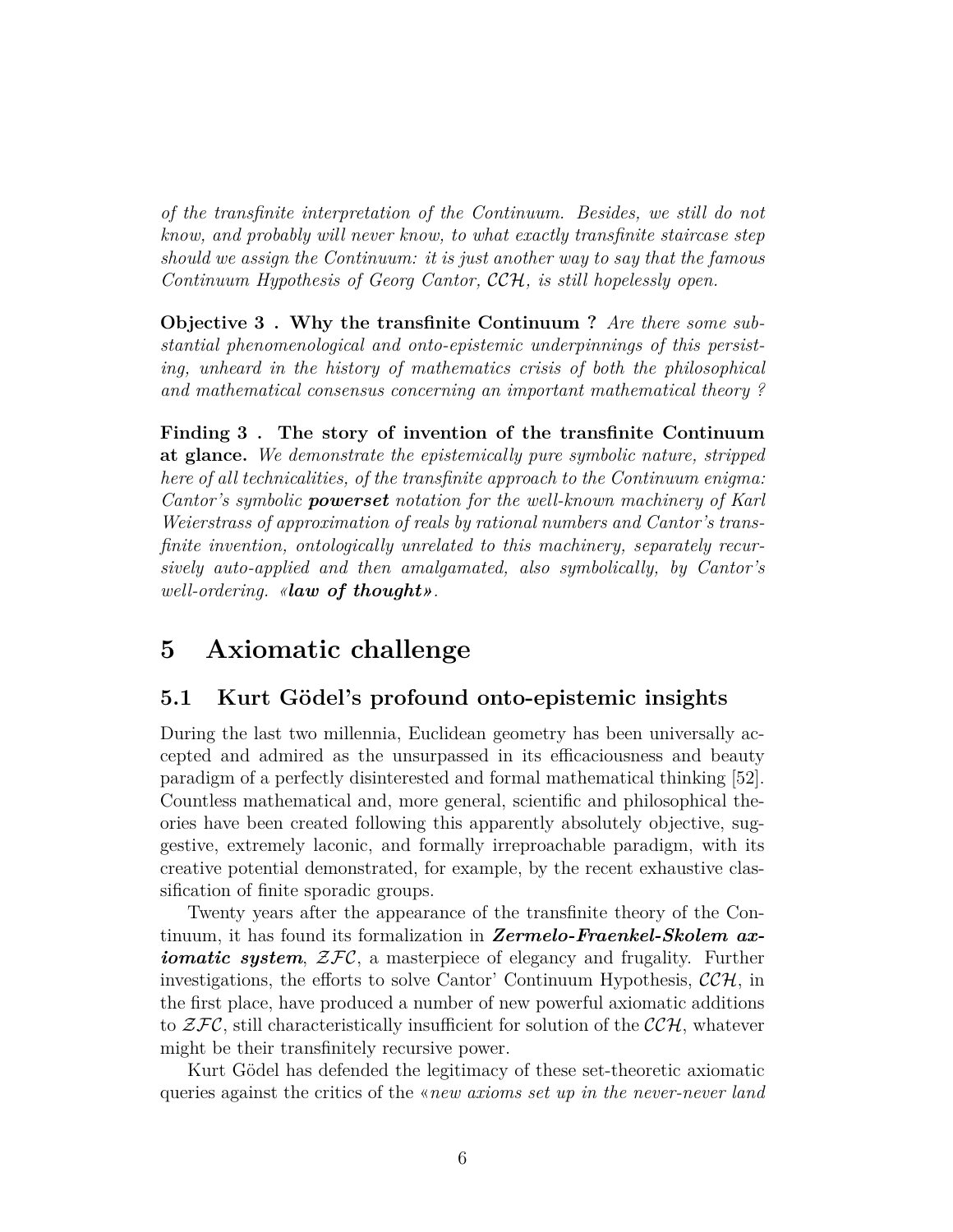*of large cardinals*» [69] and their «*disconcerting tendency to produce independence results rather than theorems in the usual sense*» [93] by two decisive for him and, in the context of the present study, profoundly suggestive arguments which could be roughly characterized as *subjective* and *objective*:

**1.** «*The mere psychological fact of the existence of an intuition which is sufficiently clear to produce the axioms of set theory and an open series of extensions of them suffices to give meaning to the question of the truth or falsity of propositions like Cantor's continuum hypothesis.*» [44] (p. 268)

**2.** «*. . . even disregarding the intrinsic necessity of some new axioms, and even in case it has no intrinsic necessity at all, a probable decision about its truth is possible also in another way, . . . namely* [by] *their fruitfulness in mathematics and, one may add, possibly also in physics.*» [44] (pp. 263, 269)

Gödel's second argument has been successfully implemented by the school of *necessary uses of the Transfinite in finite mathematics* [39], [40], and the first one is still makes sense when we are confronted by violent denials of the freedom of mathematical query:

«*At the beginning of this century a self-destructive democratic principle was advanced in mathematics (especially by Hilbert), according to which all axiom systems have equal right to be analyzed, and the value of mathematical achievement is determined, not by its significance and usefulness as in other sciences, but by its difficulty alone, as in mountaineering. This principle quickly led mathematicians to break from physics and to separate from all other sciences. In the eyes of all normal people, they were transformed into a sinister priestly caste of a dying religion, like Druids.*» [3] (pp. 7-8)

#### **5.2 Post-Gödlian incompleteness principle**

And yet, with the stagnation of inquiries into the transfinite mystery of the Continuum going into its second century, Gödel's profound subjective and objective insights are looking less and less satisfactory as possible *ultimate onto-epistemic arguments* in favor of the viability and relevancy of higher set theory for the Continuum research.

As to Gödel's first, *subjective argument*, it remains apparently viable even after being restated in a more generic form:

**Thesis 1 . Gödelian thesis of the foundational legitimacy of mathematical intuition.** *Any intuitive, systematic, and intellectually mature perception of a certain sufficiently rich system* S *of abstract objects and their relationships, qualified to produce a relevant axiomatics, suffices to give meaning to the question of the truth or falsity of propositions concerning this system. We will call such systems pre-axiomatizable.*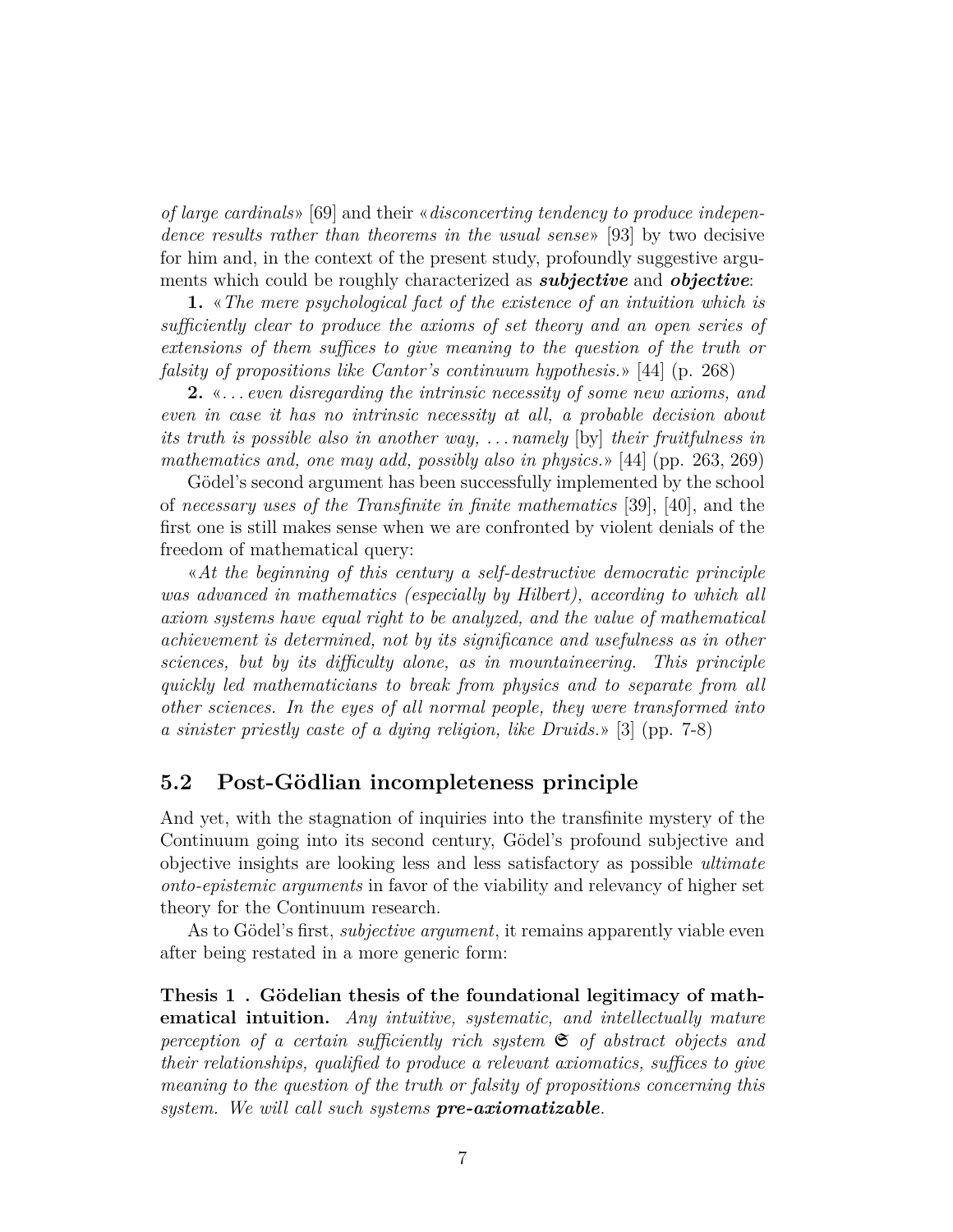The following immediate implication of the above thesis creates sort of a «geological fault line» where two Gödelian arguments meet, to allow the exposure of our contradictory argument:

**Finding 4 . Proof-theoretical implication of the Gödelian thesis.** *Any pre-axiomatizable system* S*, artifact assimilating the goodies of a sufficiently rich and sophisticated mathematical and conceptual environment similar to that which gave birth to higher set theory, allows a huge, superexponentially expanding «mathematical sci-fi novelization», i.e., creation of a multitude of «fully consistent mathematical theories» with unlimitedly extending axiomatics enriched by new axioms not only «forced themselves upon us as being true» (Gödel's aphorism* [44]*, p. 268), but being also intuitively compelling and esthetically attractive.*

**Finding 5 . Post-Gödelian incompleteness principle.** *And yet, such theories would have in their (more than) overwhelming majority, neither at this juncture nor whenever in future, no ontologically sound, objectively verifiable mathematical and/or notable extra-mathematical meaning outside their proper, self-absorbed scenes of formal deductions inside the corresponding system* S *and its extensions.*

### **5.3 Transfinite axiomatic deadlock and its anticipated Euclidean redemption**

Gödel's intricate arguments were meant to philosophically supplement his and many others more direct mathematical argument in support of the viability of higher set theory, of its transfinite axiomatics, and of associated with it *pro and contra* consistency results [27]:

«*The proof that the axiom of parallels does not follow from the other Euclid axioms did not close geometry, but made the emergence of non-Euclidian geometries possible, and opened the question of recognizing, among all possible geometries, the most relevant for describing the physical world. Likewise, Gödel's and Cohen's results show that several universes are possible from* ZFC*, and, therefore, they open the study of the various possible universes.*»

**Objective 4 . Whither the mathematical Continuum ?** *Without contesting this popular vision of various possible set-theoretical universes, we will demonstrate in this study that the mathematical Continuum can be found in neither of them.*

We will do it in several steps, starting with the analysis of the distinctive characteristics of Euclidean and Zemelo-Fraenkel-Skolem axiomatic enterprises.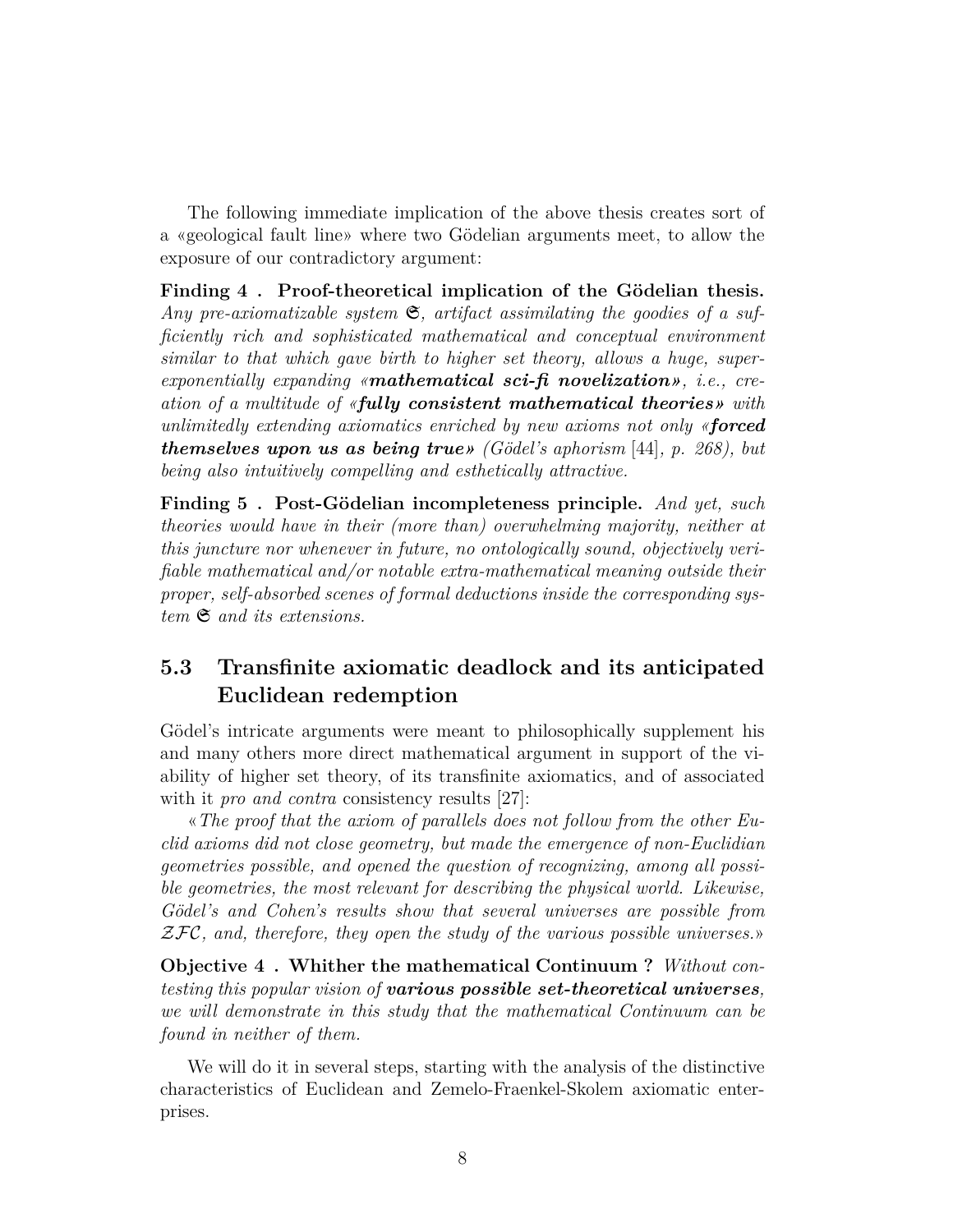### **5.4 Euclidean constative axiomatics** versus **set-theoretical generative and performative axiomatics**

**Challenge 4 . What is the difference between Euclidean and settheoretical axioms, and if exists, does it matter ?** *Our query concerns the nature of axioms of Set Theory, from* ZF *to* ZFC *to Axioms of Determinacy to Axioms of Large Cardinals, which are typically transfinite recursive principles and procedures of emergence of set-theoretical entities acting on swaths of transfinite ordinals and cardinals* [55]*.*

We are advancing in the present study the understanding of the axiomatic enterprise as a conditional and conditioned search for a *formalization of an objectively sustainable truth*. The enterprise which is a part and parcel, even if rarely recognized as such, of the contemporaneous to it general human cultural and, even more general, existential endeavor shouldering its way through the intellectual challenges of its time and building its axiomatic instruments of research with due respect for, and professional knowledge of the cultural and scientific heritage:

**Objective 5 . Axiomatic commitment as a cultural challenge: reductionist principles and the new phenomenology of light. (1)** *We demonstrate in this study that the fundamental vision materialized by Cantorian set theory is distorted by uncritical reductionist universalization of finite recursive procedures.* **(2)** *On the positive side, we are intending to enrich the phenomenological background of inquiries into the mathematical Continuum, extracted from the centuries long observations of light, by distilling into abstract mathematical concepts the quantum mechanical phenomenon of entanglement of light.* **(3)** *This phenomenological acquisition will expose the locally causal character of transfinite universes of higher set theory and exhibit the ultimate phenomenological obstacle to Cantor's transfinite construction, similar to topological obstacles in homotopy theory and theoretical physics, namely: the entanglement capacity of the mathematical Continuum.*

Let us start with the first task, leaving the second one to the below Section 6:

**Finding 6 . Axiomatization modes: constative** *versus* **performative.** *We will demonstrate that, from a pure formal metamathematical point of view, one needs to differentiate between the contemplative and constative character of the Euclidean axiomatics, or for that matter, of group theoretical or any similar «classical axiomatics», and the hazardously*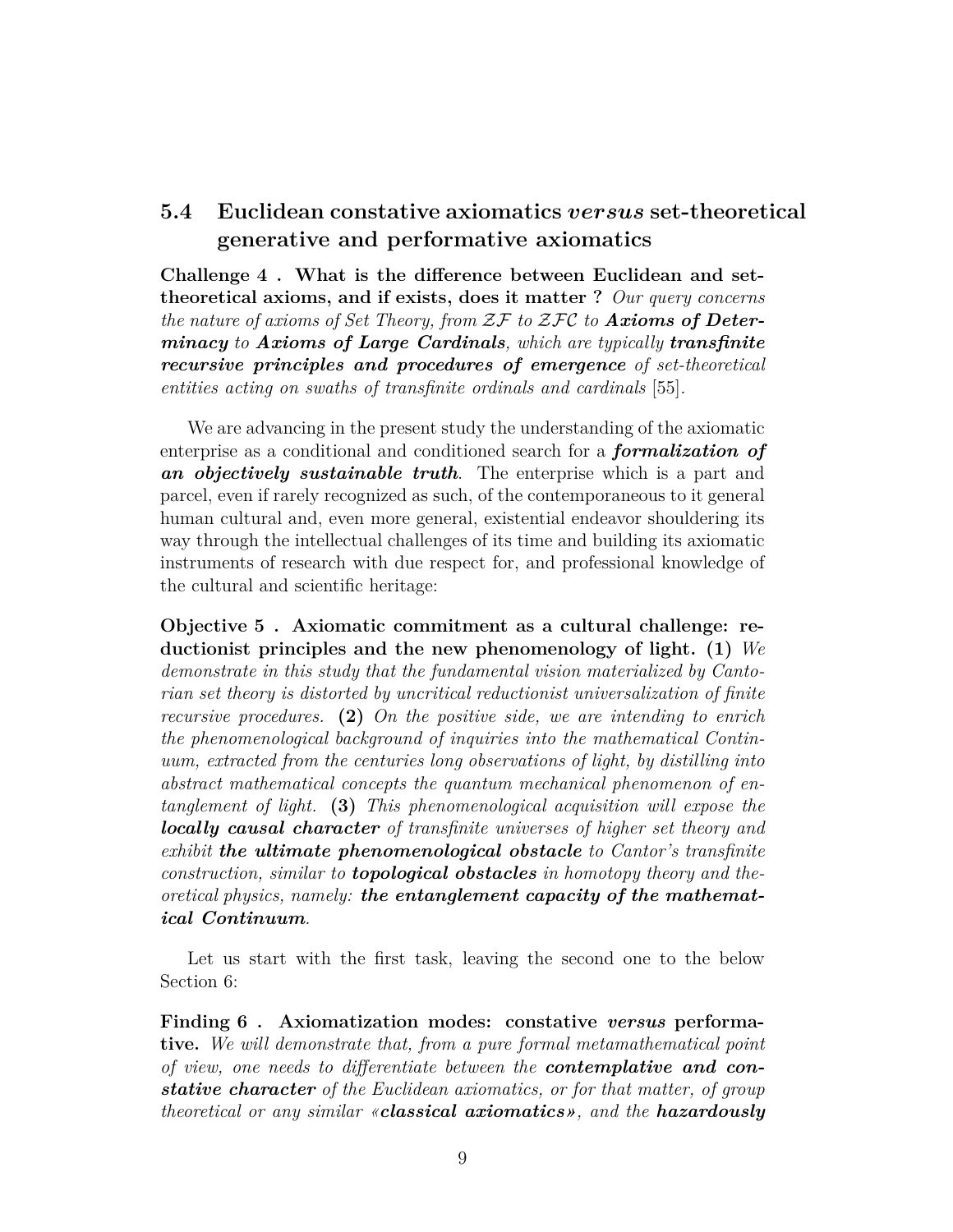*innovative, performative, recursive character of set-theoretical axioms, with our post-Turingean halting principle sealing the inescapably hypothetical and conditional nature of the Cantorian fundamental laws of thought and the post-Cantorian large cardinal principles* [25]*.*

#### **5.5 Post-Turingean halting principle**

The undecidability of the Halting Problem, an algorithmic projection of Gödel's incompleteness results, is well-known: there is no «*halting-test Turing machine»* capable of distinguish between halting and non-halting programs [100]. In other words, given a program, the only way to discover whether it halts or not is to run it, possibly, indefinitely.

Transfinite recursive definitions and principles of higher set theory are metamathematical and set-theoretical analogues of Turing machines: they «calculate» new transfinite totalities. Hence, the following post-Turingean metamathematical *Halting Principle*:

**Finding 7 . Post-Turing Halting Barrier for performative, transfinitely recursive set-theoretical axioms.** *There exists neither general metamathematical principle, nor logical criterion, nor verifiably terminating computational procedure to establish the objective and substantial «truth» of performative set-theoretical axioms of recursive nature postulating the existence of transfinite objects outside the already existing transfinite scale – otherwise that is that «to run» the theory completed with new axioms until it would be discovered some «independent necessary uses» of the object in question.*

Gerhard Gentzen's pioneering work [42] has laid down the foundations of the method of *gauging the recursive proof-theoretical strength of finite mathematical theories and combinatorial problems by ordinals*. With all known uncontroversial cases involving only countable ordinals: from Can-*.* tor's  $\epsilon_0 = \omega^{\omega^{\omega}}$  [45], [86] to the first non-predicative ordinal  $\Gamma_0$  [34], [40].

**Finding 8**. Corollary: the first uncountable ordinal  $\omega_1$  is a class, **not a set.** *According to post-Turingean halting principle, the set-theoretical existence of*  $\omega_1$  *cannot be assured. The following proof-theoretical interpretation of*  $\omega_1$  *lends credit to this claim: Cantor's first uncountable ordinal*  $\omega_1$ *is the class of all countable ordinals, which eventually gauge the recursive proof-theoretical strength of finite mathematical theories and combinatorial problems; thus, ω*<sup>1</sup> *represents the adequate, universal, ever emerging and never completed ordinal scale of the power and sophistication of past and future iterative logical arguments.*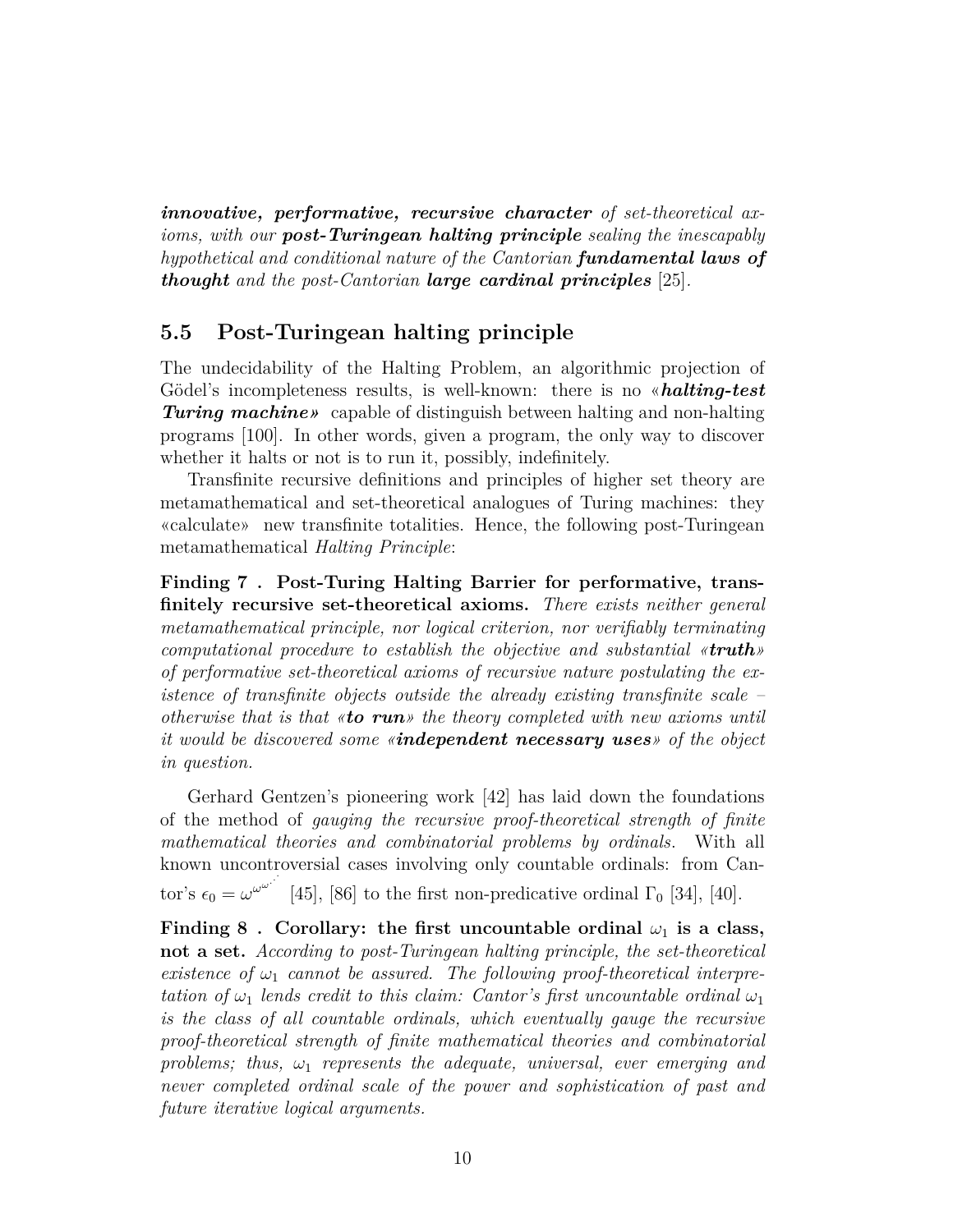### **6 New phenomenology bearing on the evolving Continuum notion**

The above conclusions are buttressed by two outwardly independent and yet intrinsically related mathematical and physical developments of the last century: the emergence of Quantum Mechanics with its modern hands-on branch of Quantum Information Processing and progress in Mathematical Analysis, Diophantine Approximations, Celestial Mechanics.

Consequently, we claim that both the novel insights into arithmetical and analytical enigmas of the Continuum and the counterintuitive quantum mechanical entanglement phenomena, implying the demise of the universal local causality dogma, become crucial for all eventual progress of our understanding of *what is the Continuum*:

**Finding 9 . Entanglement obstacle to the transfinite enterprise.** *We demonstrate the existence in the Continuum case of an intrinsic limitation of the explicative and performative power of higher set theory, finding its explanation in the identified in this study ultimate phenomenological obstacle to Cantor's transfinite construction, similar to topological obstacles in homotopy theory and theoretical physics. In our case, it is the entanglement capacity of the mathematical Continuum.*

### **7 Higher set theory Continuum brainteaser**

Finally, let us consider, in the light of the findings of the present study, what remains of the status of higher set theory, only recently fully in charge of the Continuum research.

**Challenge 5 . So what about higher set theory ?** *So what about higher set theory, this vast, complex, technically intricate and conceptually mostly incomprehensible and insecure for a mainstream mathematician field of mathematical sciences ? The field conceived and, during the last hundred years, matured as the core constituent of the foundations for mathematics – to finally surrender its importance: because today, «among mathematicians, there is a widespread view that ongoing current mathematics on the whole is more reliable than any of the philosophically motivated programs that have been proposed to replace it, and that the only foundation that need be considered (if any at all) is organizational.»* [35]*. Worse still: the field reputed for its «inherently vague open problems»* [33]*, unsettling «new axioms set up*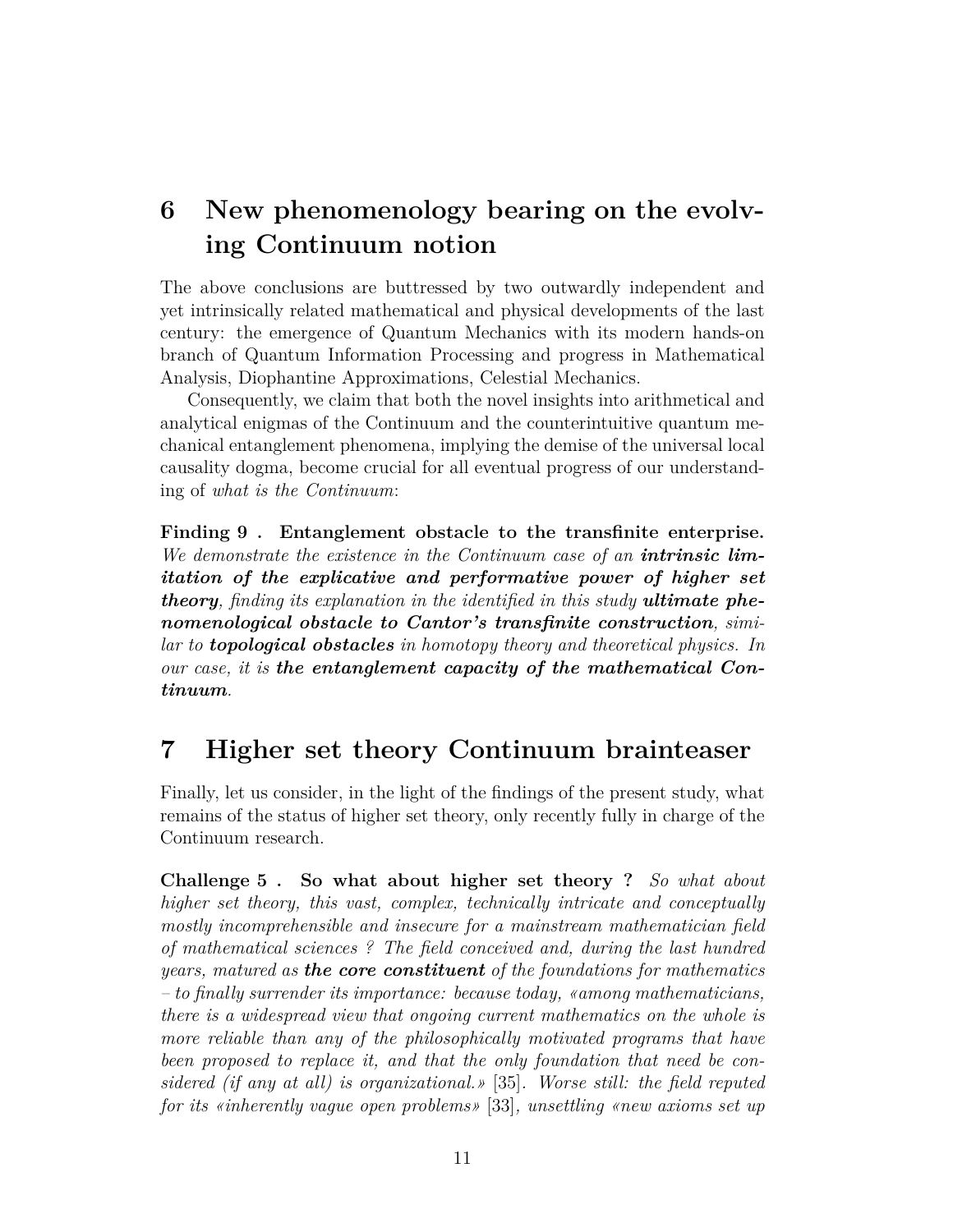*in the never-never land of large cardinals»* [69]*, «disconcerting tendency to produce independence results rather than theorems in the usual sense»* [93]*. And all this, in the intimidating environment of «interminable foundational controversies»* [35]*.*

**Objective 6 . Higher set theory Continuum brainteaser.** *We recognize the need to be as clear about what are not the intended implications of the present inquiry for higher set theory, as we were precise above about what are its stated purposes. In particular, we see no reasons to share the popular doubts* [3],[69]-[72] *of the legitimacy of higher set theory as mathematical domain. And we reject as mathematically particularly ill-considered all recent finitist critiques* [111] *of proof theory results gauging the strength of an axiomatically defined theory by an appropriate transfinite ordinal* [87], [88]*.*

**Finding 10 . Higher set theory as programming language of transfinite design.** *In the opposite tack, we conclude that, as the conceptual and mathematical Continuum enigma concerned, the trouble of higher set theory is hidden exactly where its pride resides: in its most advanced, at the limits of human imagination and beyond, built-in iterative mechanisms of set generation. Accordingly, this theory is steadily gaining in its performative power on the expense of its contemplative, constative, descriptive, and explicative abilities, to become finally a sophisticated programming language of transfinite design, successfully and, as in its applications to proof theory, usefully mimicking recursive aspects of Mathematical Infinity, without being able nevertheless to advance new valuable insights into our understanding of the nature of the Continuum.*

### **References**

- [1] Philip W. Anderson. More is different. Science **177**, 393-396 (1972).
- [2] W. S. Anglin, Joschim Lambek. The Heritage of Thales. Springer-Verlag, Berlin (1995).
- [3] Vladimir Arnold. Will Mathematics Survive? Report on the Zurich Congress, Mathematical Intelligencer 17:3, pp. 6-10 (1995).
- [4] Jeremy Avigad. Forcing in proof theory. Bulletin of Symbolic Logic 10, pp. 305-333
- [5] Jon Barwise, ed.. Handbook of Mathematical Logic. North-Holland Publishing Co., Amsterdam (1982).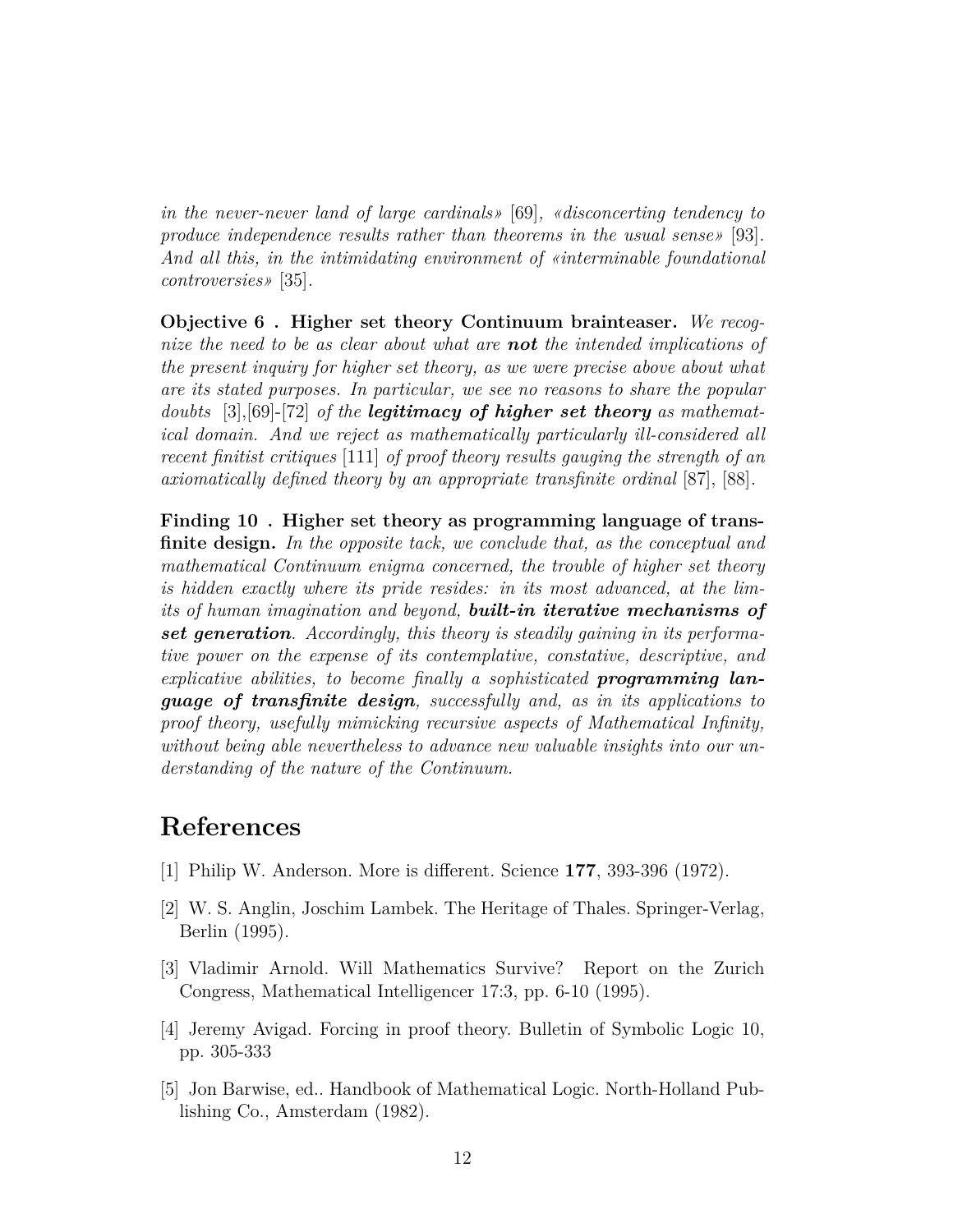- [6] Edward G. Belaga. The Power-Set Axiom. Preprint, Universtié Louis-Pasteur, Strasbourg (1988).
- [7] Edward G. Belaga. On the Probable Failure of the Uncountable Power Set Axiom, December 1990, Extended Abstract, Université du Québec à Montréal, Montreal (1990).
- [8] Edward G. Belaga. Are we really living in the world where the Power-Set Axiom is a universal mathematical truth ? Proc. of the 17th Congress of the Canadian Society of History and Philosophy of Mathematics, eds. H. Grant et al., Kingston, May (1991).
- [9] Edward G. Belaga. Post-Hilbertian Program and Its Post-Gödelian Stumbling-Block, Bulletin of Symbolic Logic, vol. 4, pp. 449-450 (1998).
- [10] Edward G. Belaga. Post-Hilbertian Program and Its Post-Gödelian Stumbling-Block. Part II: Logical, Phenomenological, and Philosophical Limits of the Set-theoretical Quest for Mathematical Infinity. Bulletin of Symbolic Logic, Volume 7, Number 1, p. 100 (2001).
- [11] Edward G. Belaga. Mathematical Infinity, Its Inventors, Discoverers, Detractors, Defenders, Masters, Victims, Users, and Spectators. Version 2007: http://hal.archives-ouvertes.fr/hal-00129653. To appear (2008).
- [12] Edward G. Belaga. Halfway Up To Mathematical Infinity: On the Ontological and Epistemic Sustainability of Georg Cantor's Transfinite Design. Pdf versions can be found on the sites : http://arxiv.org/abs/0812.3207 http://philpapers.org/profile/2443
- [13] Edward G. Belaga. Halfway Up To the Mathematical Infinity III. Broadening the Scope and Elevating the Status of Turing's Halting Logical Concept and Gödel's Incompleteness Methodology. Manuscript, submitted.
- [14] Edward G. Belaga, Daniel Grucker, Kees Van Schenk Brill. Halfway Up To the Mathematical Infinity II. Quantum Continuum: Physical, (Meta- )Mathematical, Algorithmic Evidence, in coathorship with Daniel Grucker, Tarek Khalil, Jean Richard, and Kees van Schenk Brill. Workshop New Worlds of Computation (NWC Õ09), January 12, 2009, Orléans, France. To appear in : International Journal of Unconventional Computing.
- [15] Edward G. Belaga, Kees van Schenk Brill. Halfway Up To the Mathematical Infinity IV. Computational or Reasoning Schemata Based on Genuinely Nonlinear Causality Arguments Are Far Beyond the Scope of Most General Genuinely Iterative Procedures Appealing, via Ordinal Analysis,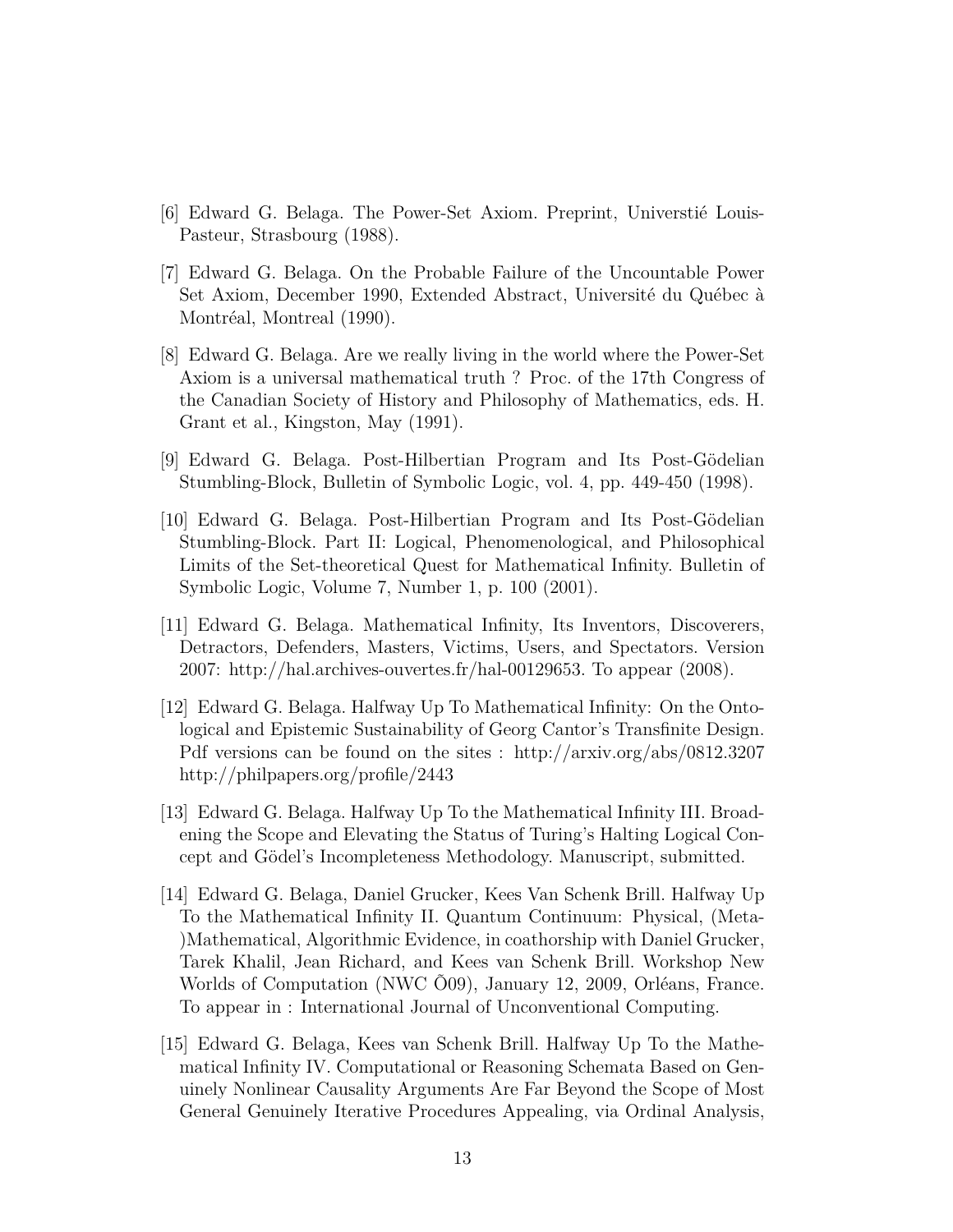to Existential Criteria Concerning the Class of Countable Ordinals. In coathorship with Kees Van Schenk Brill. Workshop on the Science and Philosophy of Unconventional Computing (SPUC09) March 23-25, 2009 Cambridge. To appear.

- [16] Edward G. Belaga, Daniel Grucker, Tarek Khalil, Jean Richard, Kees van Schenk Brill. Water as a Quantum Computing Device. Unconventional Computation: 8th International Conference (UC 2009), Ponta Delgada, Portugal, September 7-11, 2009. Published in Lecture Notes in Computer Science / Theoretical Computer Science and General Issues, Springer, Berlin. Eds by Christian S. Calude (Editor), Jose Felix Gomes da Costa (Editor), Nachum Dershowitz (Editor), Elisabete Freire (Editor), Grzegorz Rozenberg (Editor)., LNCS 5715, p287, 2009.
- [17] John Lane Bell. Hermann Weyl on intuition and the Continuum. Philosophia Mathematica 8, pp. 259-273 (2000).
- [18] John Lane Bell. Dissenting Voices: Divergent conceptions of the Continuum in 19th and early 20th century Mathematics and Philosophy. In: The Continuous and the Infinitesimal in Mathematics and Philosophy, Chapter 5, Polimetrica, International Scientific Publisher, pp. 189-236 (2005).
- [19] Henri Bergson. Œuvres. Presses Universitaires de France, Paris (1959).
- [20] Errett Bishop. Schizophrenia in Contemporary Mathematics. In: M. Rosenblatt, ed., Errett Bishop: Reflections on Him and His Research. Contemporary Mathematics Vol. 39, American Mathematical Society, Providence, Rhode Island, pp.1-32 (1985).
- [21] I. M. Bocheński. A History of Formal Logic. Chelsea, New York (1970).
- [22] Wilfried Buchholz and Stanley S. Wainer. Provably computable functions and the fast growing hierarchy. In: S.G. Simpson ed., Logic and combinatorics, AMS Contemporary Mathematics Series 65, pp. 179-198 (1987)
- [23] Samuel R. Buss, Alexander S. Kechris, Anand Pillay, Richard A. Shore. The Prospects for Mathematical Logic in the Twenty-First Century. Bulletin of Symbolic Logic 7(2), 169-196 (2001).
- [24]
- [25] Carles Casacuberta, Dirk Scevenels, Jeffrey H. Smith. Implications of large-cardinal principles in homotopical localization. Advances in Mathematics 197, pp. 120Ð139 (2005).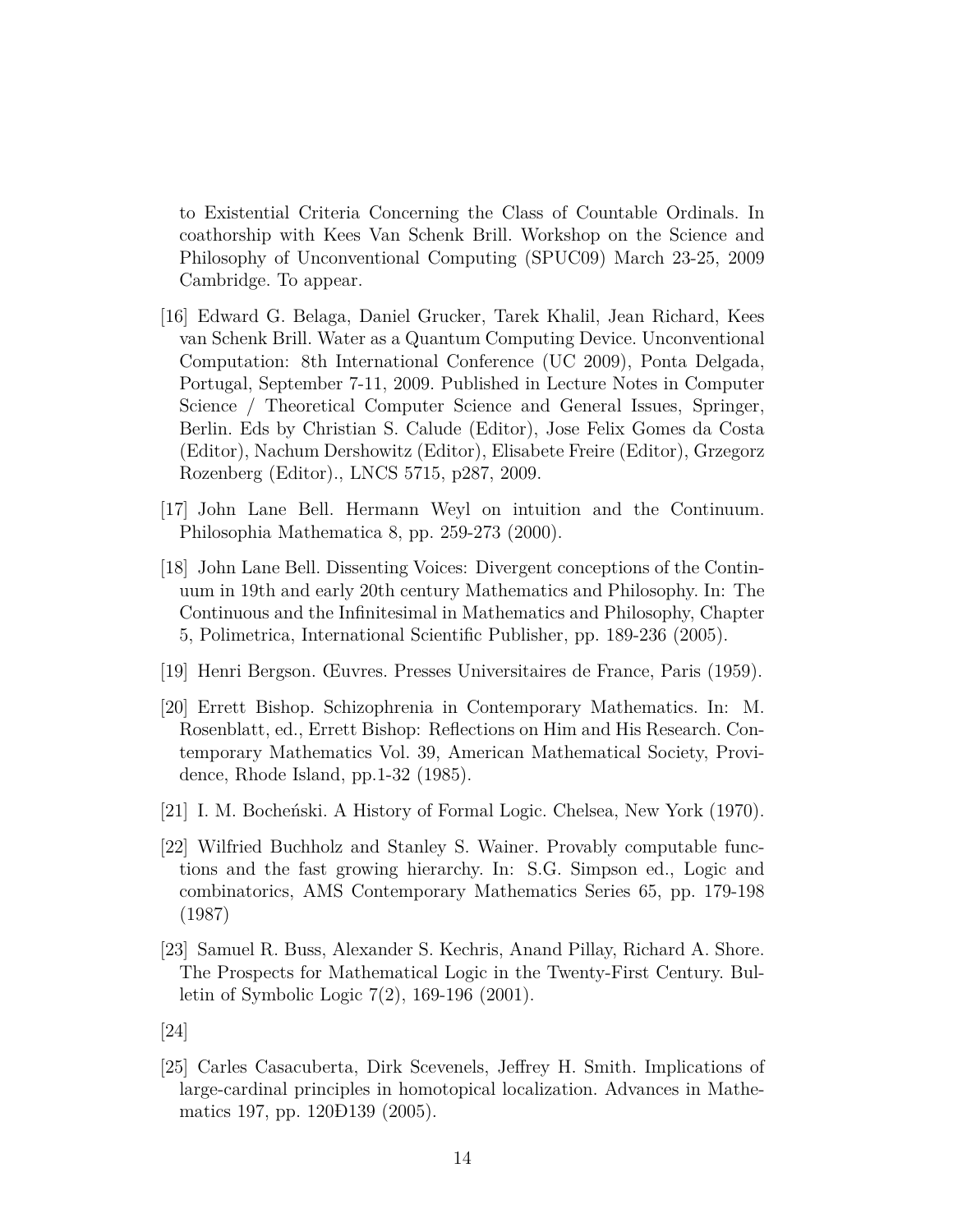- [26] Joseph W. Dauben. Georg Cantor. His Mathematics and Philosophy of the Infinite. Princeton University Press, Princeton (1990).
- [27] Patrick Dehornoy. Progres récents sur l'hypothèse du continu (d'après Woodin); Seminaire Bourbaki, exposé 915, mars 2003. English translation: Recent progress about the Continuum Hypothesis (after Woodin) (2003).
- [28] Henri de Lubac. Une note personnelle inédite. In: Michel Sales, L'être humain et la connaissance naturelle qu'il a de Dieu. Parole et Silence, Paris (2003).
- [29] Nachum Dershowitz. Trees, Ordinals and Termination, in: Proceedings of the TAPSOFT/CAAP Berlin, pp. 243-250 (1993).
- [30] Nachum Dershowitz, Yuri Gurevich. A Natural Axiomatization of Computability and Proof of Church's Thesis. Bulletin of Symbolic Logic 14, 299-350 (2008).
- [31] Solomon Feferman. Infinity in Mathematics: Is Cantor Necessary? in: L'Infinito nella Scienza (Infinity in Science), Instituto dello Enciclopedia Italiana pp. 151-209 (1987).
- [32] Solomon Feferman. Hilbert's Program Relativized: Proof-Theoretical and Foundational Reductions. Journal of Symbolic Logic 53 (2) 364-384 (1988).
- [33] Solomon Feferman. Does mathematics need new axioms?', American Mathematical Monthly 106, pp. 99-111.
- [34] Solomon Feferman. Predicativity. The Oxford Handbook of Philosophy of Mathematics and Logic, Oxford University Press, Oxford, pp. 151-209 (2005).
- [35] Solomon Feferman. The 5 Questions. In: Philosophy of Mathematics: 5 Questions, eds. Vincent F. Hendricks, Hannes Leitgeb, Automatic Press / VIP, New York (2007).
- [36] Solomon Feferman. Conceptions of the Continuum. Intellectica 51 (2009), pp. 169-189 (2008).
- [37] Paul Finsler. Finsler Set Theory: Platonism and Circularity. Translation of Paul Finsler's Papers on Set Theory with Introductory Comments. Edited by David Booth and Renatus Ziegler. Birkhäuser Verlag, Basel (1996).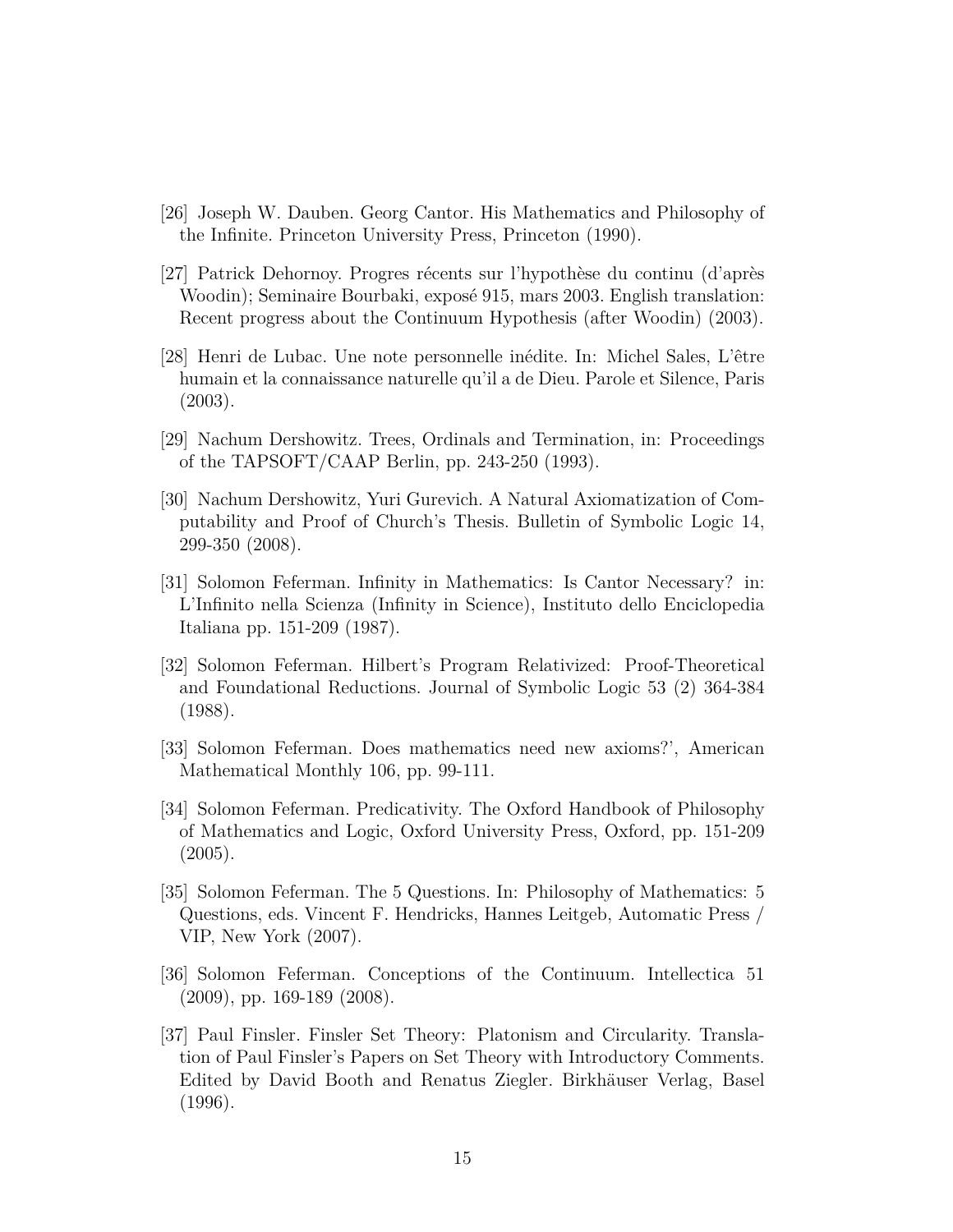- [38] Gottlob Frege. Philosophical and Mathematical Correspondence. Ed. G. Gabriel et al., Basil Blackwell Oxford (1980).
- [39] Harvey Friedman. Necessary Uses of Abstract Set Theory in Finite Mathematics, Adv. in Math. 60, 92-122 (1986).
- [40] Jean H. Gallier. What's so Special about Kruskal's Theorem and the Ordinal  $\Gamma_0$  ? A Survey of Some Results in Proof Theory Ann. Pure Appl. Logic 53, 199-260 (1991).
- [41] Robin Gandy. Church's Thesis and the Principles for Mechanisms. In: J. Barwise, H. J. Keisler, K. Kunen, eds. The Kleene Symposium, North-Holland, Amsterdam, pp. 123-148 (1980).
- [42] Gerhard Gentzen. Die Widerspruchsfreiheit der reinen Zahlentheorie, Math. Annalen 112, 493-565 (1936). Translated in: G. Gentzen. The Collected Papers of Gerhard Gentzen, ed. M. E. Szabo, North-Holland, Amsterdam, 1969, pp. 132-213.
- [43] Kurt Gödel. What is Cantor's Continuum Problem? American Mathematical Monthly, vol. 54, pp. 515-525 (1947).
- [44] Kurt Gödel. What is Cantor's continuum problem? Revised version of Gödel 1947, in Benacerraf, P. and Putnam, H. (eds.), 1983, Philosophy of mathematics: selected readings (2nd ed.), Cambridge: Cambridge University Press, pp. 258-273. Reprinted in Gödel, Kurt, 1990, Collected Works. II: Publications 1938Ð1974, pp. 254Ð270. S. Feferman, J. Dawson, S. Kleene, G. Moore, R. Solovay, and J. van Heijenoort (eds.), Oxford: Oxford University Press, 2001 (*All quotations refer to this edition of the paper.*) (1964).
- [45] Reuben L. Goodstein. On the Restricted Ordinal Theorem, J. Symb. Logic 9, 33-41 (1944).
- [46] Yuri Gurevich. Proving Church's Thesis. Abstract. Proceedings of Second International Symposium on Computer Science in Russia, CRS 2007, LNCS 4649, pp. 1-3 (2007).
- [47] Michael Hallett. Cantorian Set Theory and Limitation of Size. Clarendon Press, Oxford (1984).
- [48] Godfrey H. Hardy. Ramanujan. Twelve Lectures on Subjects Suggested by His Life and Work. Cambridge University Press, Cambridge (1940).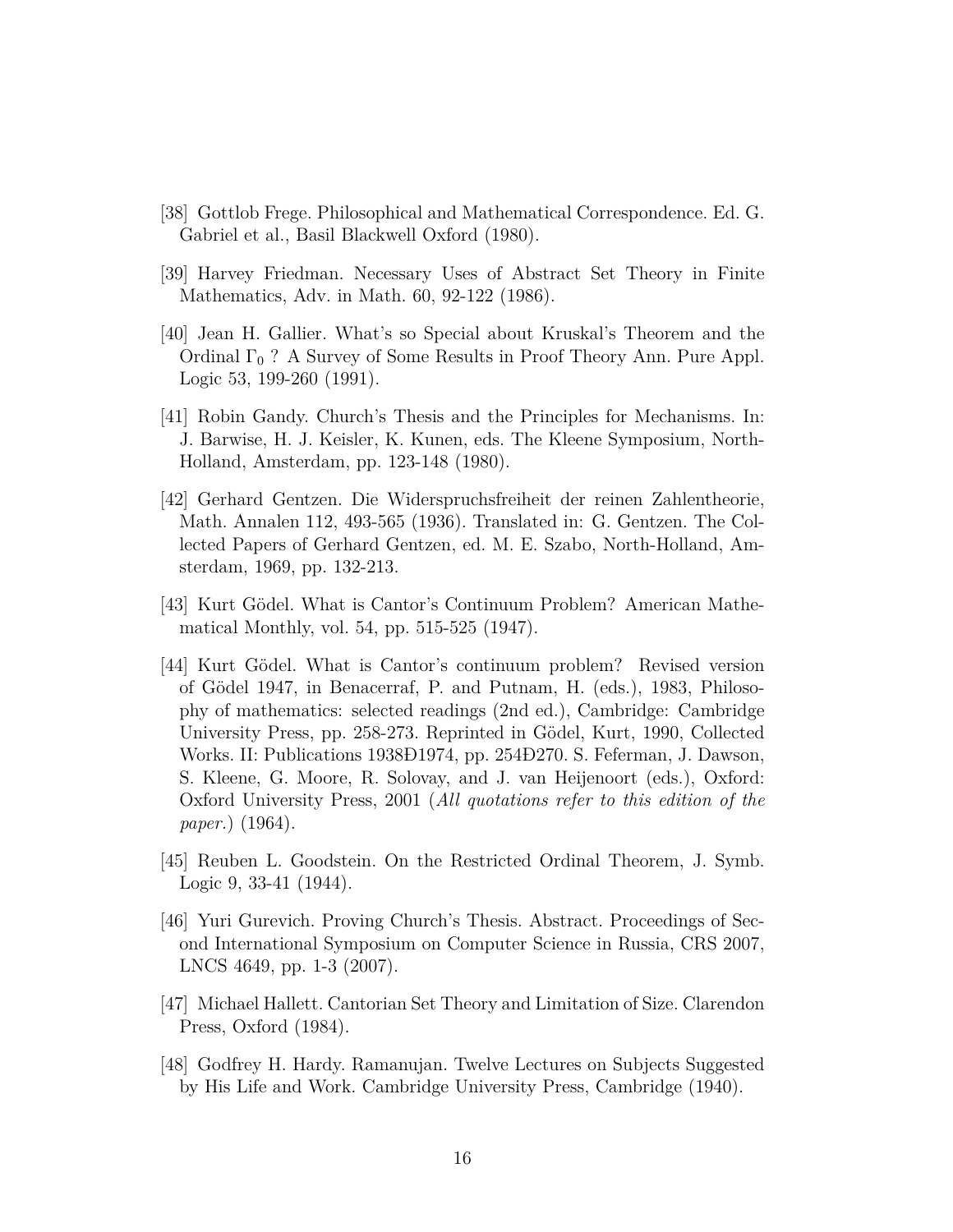- [49] Georg Wilhelm Friedrich Hegel. Werke in zwanzig Bänden. Band 18, Frankfurt am Main 1979, S. 328-337. Permalink: http://www.zeno.org/nid/20009182527
- [50] David Hilbert. Mathematical Problems: Lecture delivered before the International Congress of Mathematicians at Paris in 1900. The original address *Mathematische Probleme* appeared in Göttinger Nachrichten, 1900, pp. 253-297, and in Archiv der Mathematik und Physik, (3) 1 (1901), 44-63 and 213-237; English translation, with the author's permission, appeared in Bulletin of the American Mathematical Society 8 (1902), 437-479; a reprint of it appears in Mathematical Developments Arising from Hilbert Problems, edited by Felix Brouder, American Mathematical Society, 1976; The French translation *Sur les problèmes futurs des mathématiques* appeared in Compte Rendu du Deuxième Congrès International des Mathématiciens, pp. 58-114, Gauthier-Villars, Paris, 1902 (1900).
- [51] David Hilbert. Ueber das Unendliche, Math. Ann. 95, 161-190; references to the translation: On the Infinite, in: ed. J. van Heijenoort [1967]: From Frege to Gödel: A Source Book in Mathematical Logic, 1879-1931, Harvard Univ. Press, Cambridge, pp. 369-392 (1925).
- [52] David Hilbert. Lectures on the Foundations of Geometry 1891-1902. Michael Hallett, Ulrich Mayer, eds. Springer Verlag, 2004.
- [53] Jaakko Hintikka. Aristotelian Infinity, The Philosophical Review of Cornell University 75, 197-218 (1966).
- [54] David Israel. Reflections on Gödel's and Gandy's Reflections on Turing's Thesis. Minds and Machines 12, 181-201 (2002).
- [55] Thomas Jech. Set Theory. The Third Millennium Edition, Revised and Expanded. Springer-Verlag, Berlin (2003).
- [56] Ronal;d Jensen. Inner Models and Large Cardinals, Bull. Symb. Logic 1, 393-407 (1995)
- [57] Haim Judah, Winfried Just, Hugh Woodin, eds. Set Theory of the Continuum, Springer-Verlag, Berlin (1992).
- [58] Haim Judah, ed. Set Theory of the Reals, Bar-Ilan University, Bar-Ilan (1993).
- [59] Akihiro Kanamori, Menachem Magidor. The Evolution of Large Cardinal Axioms in Set Theory. In: eds. G. Müller, D. Scott, Higher Set Theory, LNM 669, Springer-Verlag, Berlin, pp. 99-275 (1978).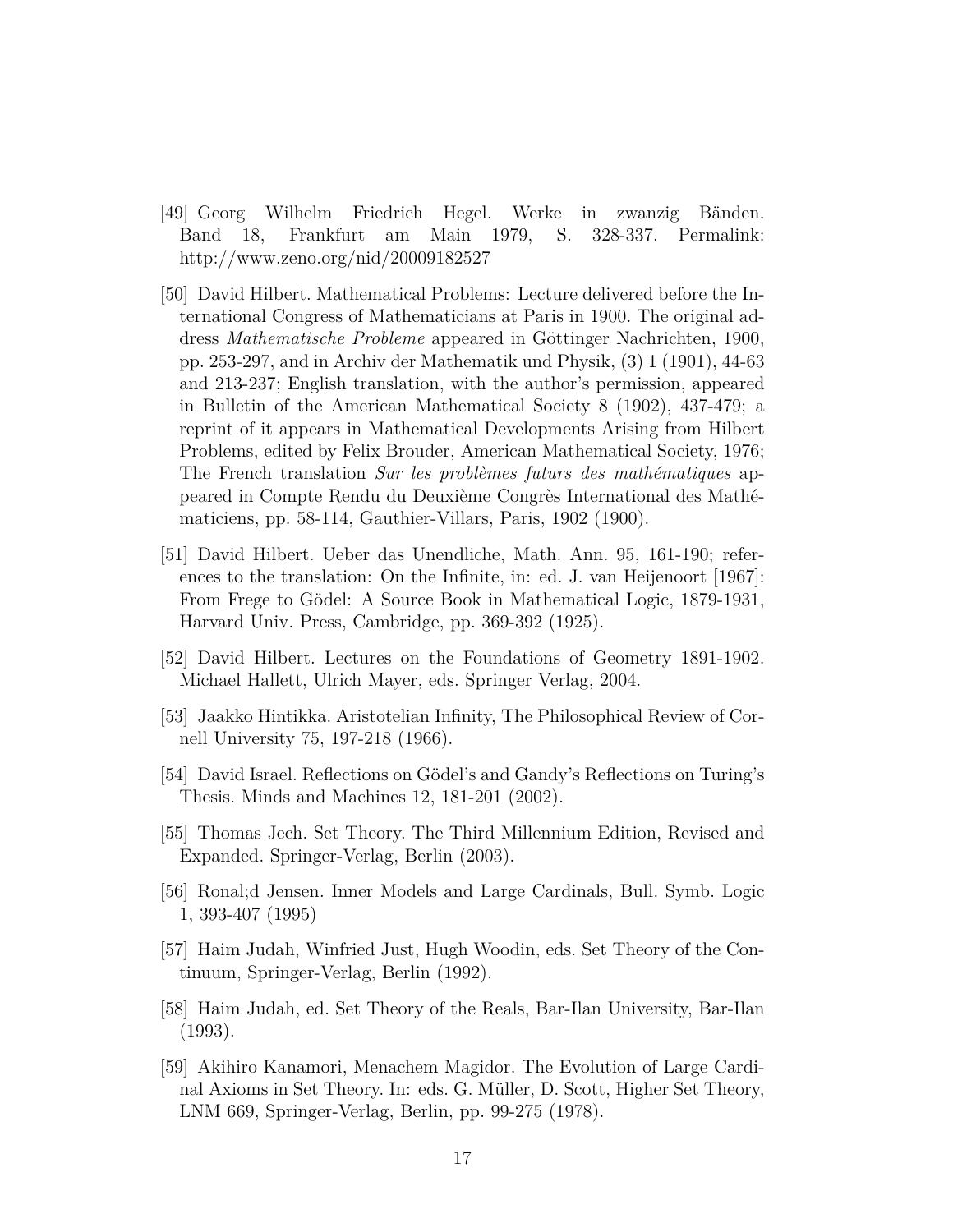- [60] Akihiro Kanamori. The Higher Infinite. 2nd ed. Springer-Verlag, Berlin (2003).
- [61] Akihiro Kanamori. Cohen and set theory. Bulletin of Symbolic Logic, vol. 14, pp. 351-378 (2008).
- [62] Akihiro Kanamori. The Mathematical Infinite as a Matter of Method. Manuscript, May 21, 2010 (2010).
- [63] Akihiro Kanamori. Kunen and Set Theory. Manuscript, September 3, 2010 (2010).
- [64] Akihiro Kanamori. Historical Remarks on SuslinÕs Problem. In: Set Theory, Arithmetic, and Foundations of Mathematics: Theorems, Philosophies, eds. Juliette Kennedy, Roman Kossak, Cambridge University Press (2011).
- [65] Alexandre S. Kechris. Classical Descriptive Set Theory. Springer-Verlag, Berlin (1995).
- [66] Laurie Kirby, Jeff Paris. Accessible Independence Results for Peano Arithmetic. Bull. London Mathematical Society 4, 285-293 (1982).
- [67] Kenneth Kunen. Set Theory. An Introduction to Independence Proofs. North-Holland, Amsterdam (1980).
- [68] Robert B. Laughlin, David Pines. Theory of Everything. Proc. Natl. Acad. Sci. USA 97:1 pp. 28-31(2000).
- [69] Saunders Mac Lane. The Health of Mathematics, Mathematical Intelligencer 5:4, pp. 53-55 (1983)
- [70] Saunders Mac Lane. Mathematics: Form and Function, Springer-Verlag, Berlin (1986).
- [71] Saunders Mac Lane. Saunders Mac Lane. Is Mathias an Ontologist?, in: [**?**], pp. 119-122 (1992).
- [72] Saunders Mac Lane.Responses ..., Bull. Amer. Math. Soc. 30, pp.190-193 (1994).
- [73] Penelope Maddy. Believing the Axioms. The Journal of Symbolic Logic, Vol. 53. Part 1: No. 2, pp. 481-511. Part 2: No 3, pp. 736-764 (1988).
- [74] Robert L. Martin, ed. Recent Essays onTruth and the Liar Paradox. Oxford University Press, New York (1984).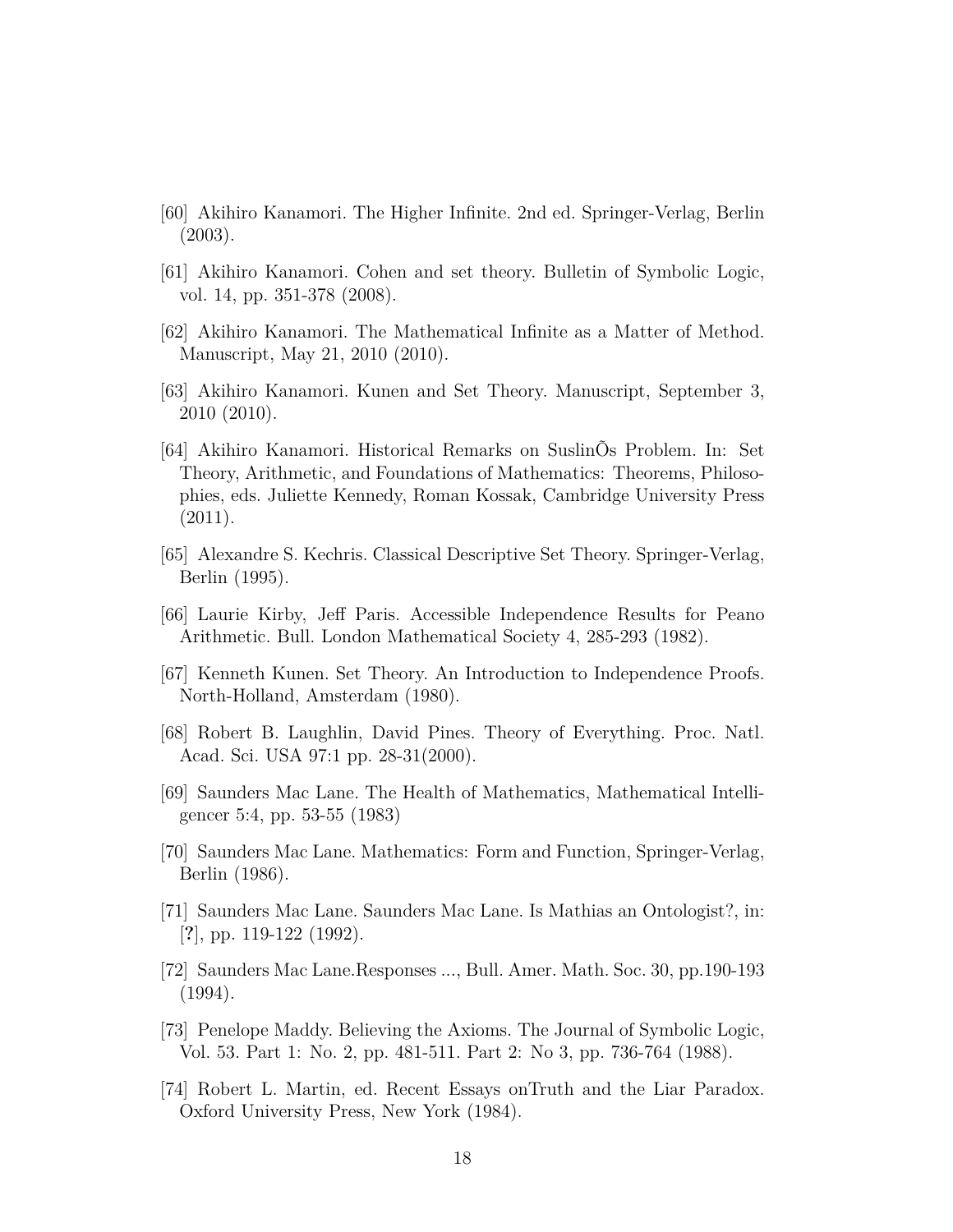- [75] Per Martin-Loöf. 100 years of ZermeloÕs axiom of choice: what was the problem with it? The Computer Journal Vol. 49 No. 3, pp. 345-350 (2006).
- [76] Adrian R. D. Mathias. The Real Line and the Universe, in: eds. R. Gandy, M. Hyland, Logic Colloquium Ô76, North-Holland, Amsterdam, pp. 531-546 (1977).
- [77] Adrian R. D. Mathias [1979]: Surrealist Landscape with Figures (A Survey of Recent Results in Set Theory), Periodica Mathematica Hungarica 10, pp. 109-175 (1979).
- [78] Adrian R. D. Mathias. What is Mac Lane Missing. In: [57], pp. 113-118 (1992).
- [79] Adrian R. D. Mathias. Strong Statements of Analysis. Bulletin London Math. Soc. 32, pp. 513-526 (2000).
- [80] Adrian R. D. Mathias. Analytic sets under attack. Mathematical Proceedings of the Cambridge Philosophical Society 138, pp. 465-485 (2005)
- [81] Colin McLarty. The Last Mathematician from Hilbert's Göttingen: Saunders Mac Lane as Philosopher of Mathematics. British Journal of Philosophical Sciences 58, pp. 77-112 (2007).
- [82] Herbert Meschkowski. Ways of Thought of Great Mathematicians: An Approach to the History of Mathematics. Holden-Day, San Francisco (1964).
- [83] Gregory H. Moore. Zermelo's Axiom of Choice. Its Origins, Development, and Influence. Springer-Verlag, Berlin (1984).
- [84] Yiannis N. Moschovakis. Notes on Set Theory. Springer-Verlag, Berlin (1994).
- [85] Michael A. Nielsen and Isaac L. Chuang. Quantum Computation and Quantum Information. Cambridge University Press, Cambridge (2000).
- [86] Jeff Paris, Leo Harrington. A Mathematical Incompleteness in Peano Arithmetic. Handbook of Mathematical Logic, Studies in Logic and the Foundations of Mathematics Volume 90, Pages 1133-1142, Elsevier, Amsterdam (1977).
- [87] Wofram Pohlers. Proof Theory. An Introduction. Springer-Verlag, Berlin (1989).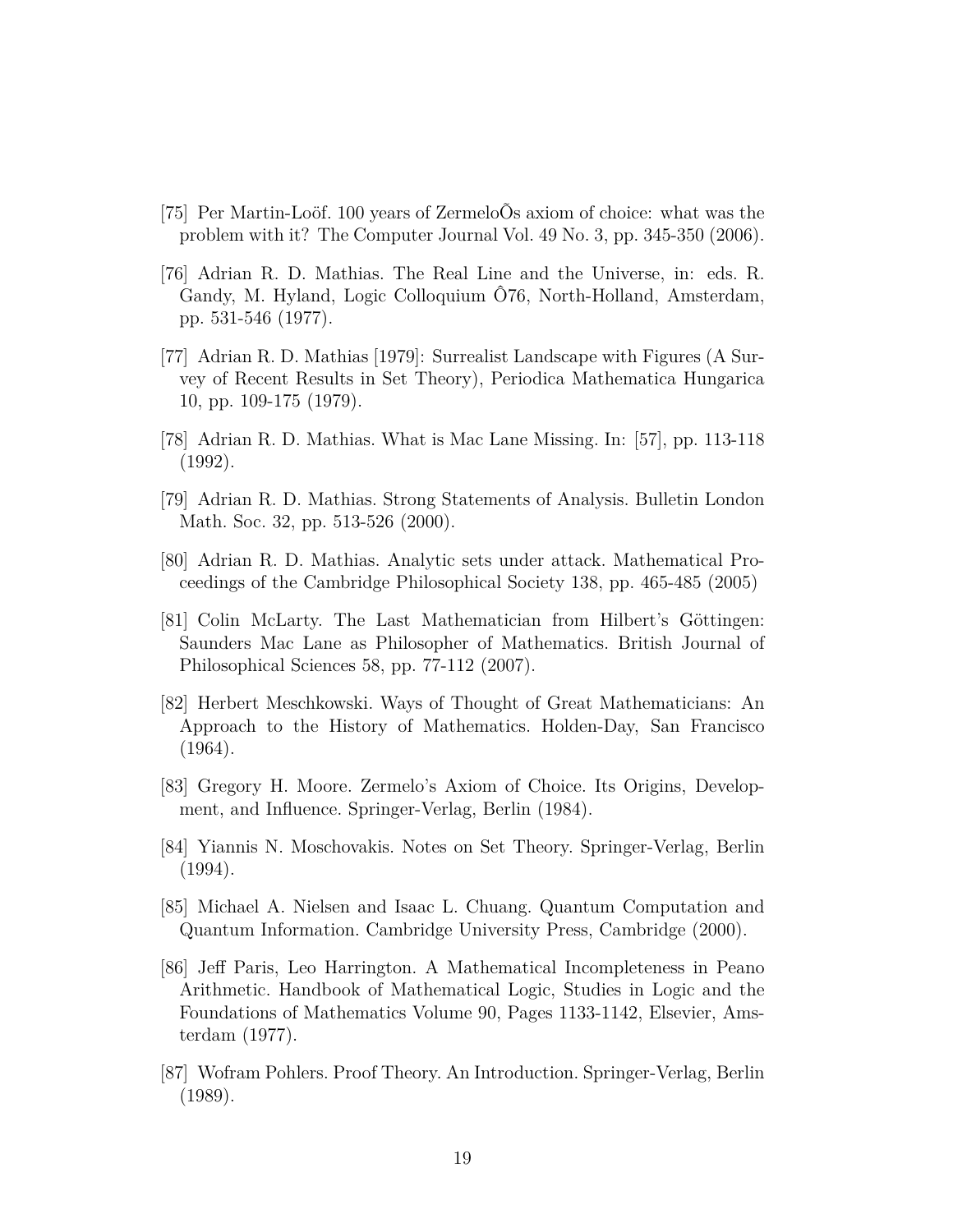- [88] Michael Ratjen. The Art of Ordinal Analysis. Proceedings of the International Congress of Mathematicians, Vol. II, European Mathematical Society, pp. 45-69 (2006).
- [89] Constance Reid. Hilbert, Springer-Verlag, Berlin (1986).
- [90] Abraham Robinson. Formalism 64, in: Proc. Internat. Congr. for Logic, Methodology and Philos. Sci., Jerusalem 1964, North-Holland, Amsterdam, pp. 228-246 (1965).
- [91] Kurt Schütte. Proof theory. Springer-Verlag, Berlin (1977).
- [92] Igor R. Shafarevich. On Certain Tendencies in the Development of Mathematics. Mathematical Intelligencer 3, pp. 182-184 (1981).
- [93] Saharon Shelah. Cardinal Arithmetic for Skeptics. Bull. Amer. Math. Soc. 26, pp. 197-210. (1992).
- [94] Harold Simmons. A Comparison of Two Systems of Ordinal Notations. Arch. Math. Logic 43, 65-83 (2004).
- [95] Stephen G. Simpson. Partial realizations of Hilbert's program, Journal of Symbolic Logic, vol. 53, 349-363 (1988).
- [96] Stephen G. Simpson. Subsystems of Second Order Arithmetic. Springer-Verlag, Berlin (1999).
- [97] Juris Steprāns. History of the Continuum in the  $20^{th}$  century. To appear in Volume 6 of the Handbook of the History of Logic, eds. John Woods, Dov M. Gabbay. Elsevier, Amsterdam (201?).
- [98] Rudolf Josef Taschner. The Continuum: a Constructive Approach to Basic Concepts of Real Analysis. Vieweg Monographies, Wiesbaden (2005).
- [99] Lev Nikolayevich Tolstoy. My Confession. Tolstoy Library OnLine (1879).
- [100] Alan M. Turing. On computable numbers, with an application to the Entscheidungsproblem. Proceedings of the London Mathematical Society, Series 2, 41:230-267 (1936).
- [101] Alan M. Turing. Checking a Large Routine. In: Report of a Conference on High Speed Arithmetic Calculating Machines, University Mathematical Laboratory, Cambridge, pp. 67-69 (1949).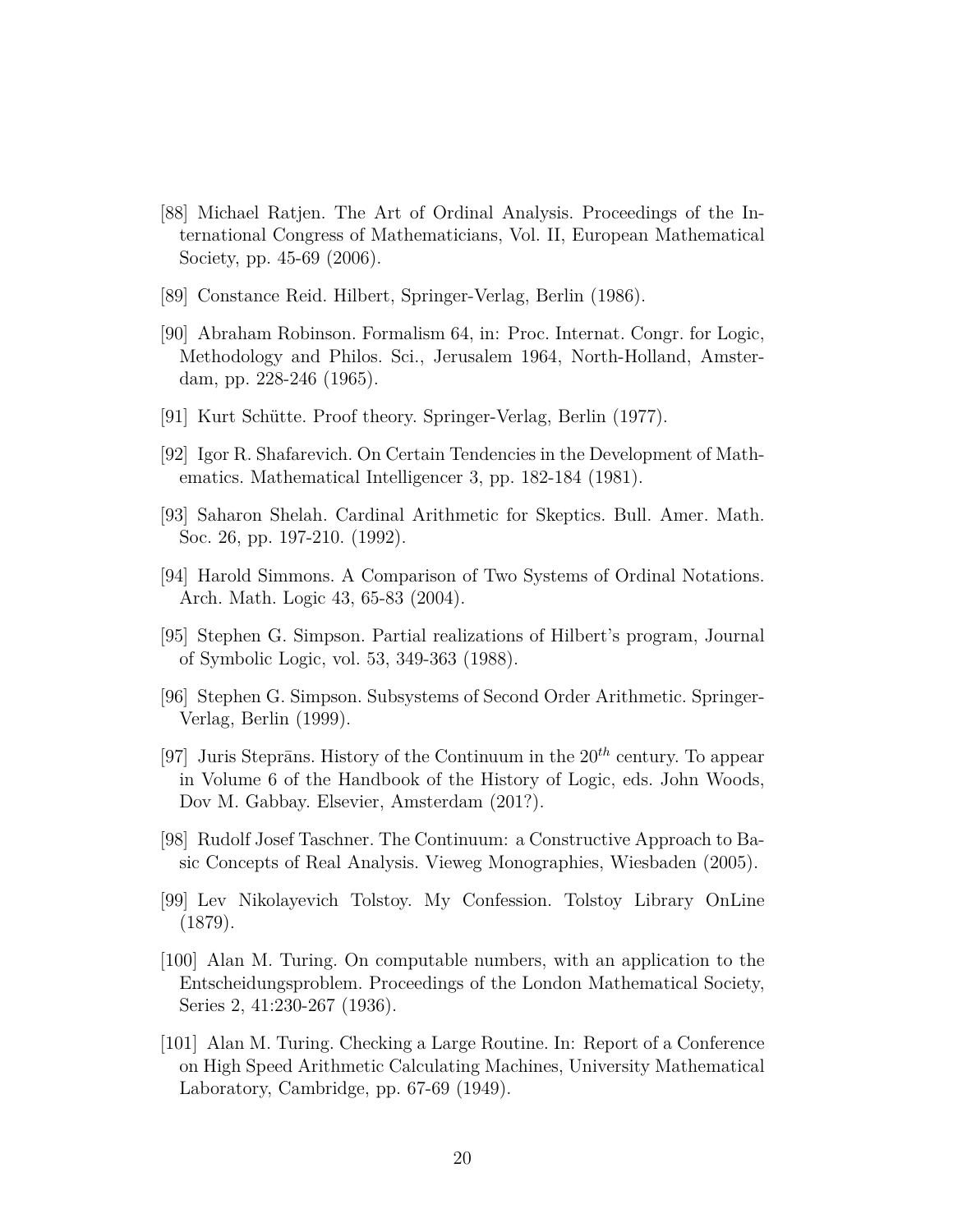- [102] Dirk van Dalen. The War of the Frogs and Mice, Or the Crisis of the Mathematische Annalen, Mathematical Intelligencer 12:4, pp. 17-31 (1990).
- [103] Hermann Weyl. Mathematics and Logic: A Brief Survey Serving as a Preface to a Review of The Philosophy of Bertrand Russell. American mathematical Monthly 53, 2-13 (1946). See also: Hermann Weyl. Gesammelte Abhandlungen, Vol. III, ed. K. Chandrasekharan, Springer-Verlag, Berlin (1968), pp. 268-279.
- [104] Hermann Weyl. Philosophy of Mathematics and Natural Science, Princeton Univ. Press, Princeton (1949).
- [105] Hermann Weyl. The Continuum: A Critical Examination of the Foundation of Analysis, tr. S. Pollard and T. Bole. Kirksville, Mo.: Thomas Jefferson University Press. English translation of Das Kontinuum, Leipzig: Veit, 1918 (1987).
- [106] Eugene P. Wigner. The Unreasonable Effectiveness of Mathematics in the Natural Sciences. Communications in Pure and Applied Mathematics 13, No. I. John Wiley & Sons, New York (1960).
- [107] W. Hugh Woodin. Set Theory after Russell: The journey back to Eden. In: Godehard Link,ed. One Hundred Years of Russell's Paradox: Mathematics, Logic, Philosophy, Walter de Gruyter, Berlin, pp. 29-47. (2003).
- [108] A. S. Yessenin-Volpin. The Ultra-Intuitionistic Criticism and the Antitraditional Program for Foundations of Mathematics, in: eds. A. Kino, J. Myhill, R. E. Vesley, Intuitionism and Proof Theory, North-Holland, Amsterdam, pp. 3-45 (1970).
- [109] Richard Zach. Hilbert's Program Then and Now. Handbook of the Philosophy of Science, Vol. 5: Philosophy of Logic, ed. Dale Jacquette. Elsevier, Amsterdam, pp. 411-447 (2006).
- [110] Alexander A. Zenkin. Logic of actual infinity and G. Cantor's diagonal proof of the uncountability of the Continuum. The Review of Modern Logic, Vol. 9:3-4, pp. 27-82 (2004).
- [111] Alexander A. Zenkin. Scientific Intuition of Geniuses Against Mytho-ÔLogicÕ of CantorÕs Transfinite ÔParadiseÕ. Philosophia Scientiae, 9:2, pp. 145Ð163 (2005).